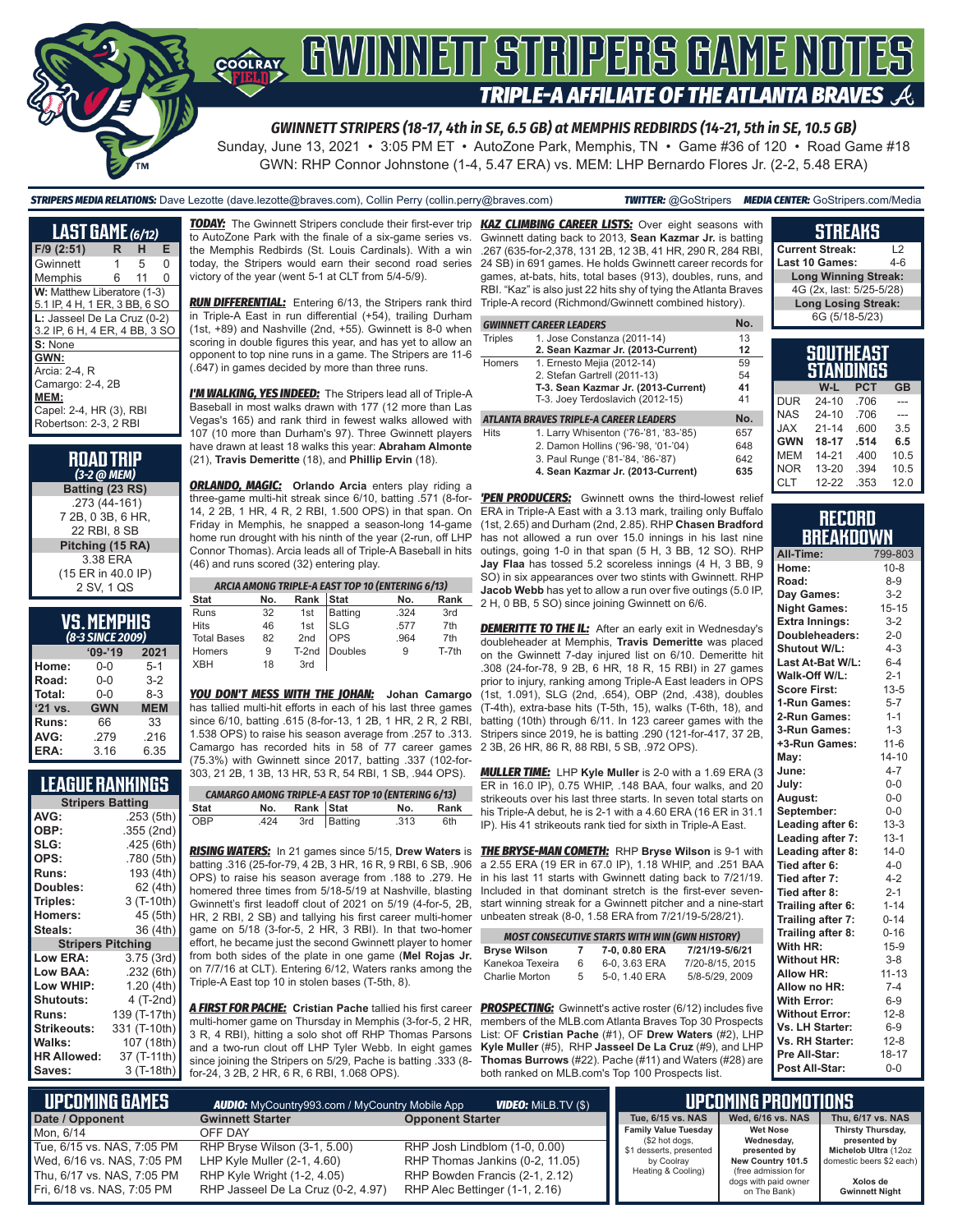

| <b>MANAGER MATT TUIASOSOPO</b><br>Matt Tuiasosopo is in his first season as Gwinnett manager and his third season<br>as a coach in the Atlanta Braves organization in 2021. He was named the seventh<br>manager in team history on 3/30/21. Tuiasosopo is both the youngest manager in<br>team history (turned 35 on 5/10) and the first former Gwinnett player to manage the<br>club (hit .221 with 19 HR, 73 RBI in 178 games from 2016-17).<br>Tuiasosopo made his managerial debut in 2019 with Class-A Rome, leading the club<br>to a 65-74 record and earning Atlanta's Bobby Cox Award for minor league manager<br>of the year. He was set to return to Rome in 2020, but was reassigned to the Braves<br>Alternate Site at Coolray Field once the MiLB season was canceled.<br>Tuiasosopo's Managerial Career<br>W-L<br><b>PCT</b><br><b>Playoffs</b><br>Games<br>With Gwinnett (1 Season):<br>35<br>$18 - 17$<br>.514<br>0<br>MiLB Career (2 Seasons):<br>174<br>83-91<br>.477<br>$\mathbf 0$<br>All staff bios available in the 2021 Stripers Media Guide<br>EJECTIONS (2)<br>Date/Inning<br>Player/Coach<br><b>Umpire</b> | <b>VS. 2021 OPPONENTS</b><br>Home<br>Road<br>Total<br>Home<br>Road<br>Total<br><b>CHA</b><br>COL<br>$5 - 1$<br>$5 - 1$<br>---<br>---<br>---<br>---<br><b>DUR</b><br>LOU<br>$4 - 2$<br>$4 - 2$<br>---<br>$\sim$<br>$\sim$<br>---<br><b>JAX</b><br>$1 - 5$<br><b>MW DIV</b><br>$4 - 2$<br>$1 - 5$<br>$0-0$<br>$4 - 2$<br>$\sim$<br><b>MEM</b><br>$3 - 2$<br>$5 - 1$<br>$8 - 3$<br><b>NAS</b><br>$0-6$<br>$0-6$<br>---<br><b>NOR</b><br>---<br>---<br>$---$<br><b>SE DIV</b><br>$8-9$<br>$6-6$<br>$14 - 15$<br>LAST AT-BAT WINS (6)<br>The Stripers are 6-4 (.600) in games decided in the last at-bat in 2021.<br>Date/Opponent<br><b>Score</b><br><b>Game-Winning Play</b><br>5/4 at Charlotte<br>10-9 (12th)<br>Almonte scores on E4 (Reynolds)<br>12-9 (10th)<br>Camargo RBI single<br>5/9 at Charlotte<br>5/14 vs. Louisville<br>$2-1$ (8th)<br>Arcia 2-out solo HR<br>5-4 (9th)*<br>5/16 vs. Louisville<br>Arcia walk-off solo HR<br>5/25 vs. Memphis<br>$2-1$ (9th) <sup>*</sup><br>Kazmar walk-off single<br>6/9-G2 at Memphis<br>$3-1$ (8th)<br>Waters RBI single |
|--------------------------------------------------------------------------------------------------------------------------------------------------------------------------------------------------------------------------------------------------------------------------------------------------------------------------------------------------------------------------------------------------------------------------------------------------------------------------------------------------------------------------------------------------------------------------------------------------------------------------------------------------------------------------------------------------------------------------------------------------------------------------------------------------------------------------------------------------------------------------------------------------------------------------------------------------------------------------------------------------------------------------------------------------------------------------------------------------------------------------------------|-------------------------------------------------------------------------------------------------------------------------------------------------------------------------------------------------------------------------------------------------------------------------------------------------------------------------------------------------------------------------------------------------------------------------------------------------------------------------------------------------------------------------------------------------------------------------------------------------------------------------------------------------------------------------------------------------------------------------------------------------------------------------------------------------------------------------------------------------------------------------------------------------------------------------------------------------------------------------------------------------------------------------------------------------------------------------|
| 5/25 vs. MEM, 7th Inning<br><b>Ryan Goins</b><br><b>HP Clint Vondrak</b><br><b>MGR Matt Tuiasosopo</b><br>6/3 vs. JAX, 8th Inning<br><b>HP Alex Tosi</b>                                                                                                                                                                                                                                                                                                                                                                                                                                                                                                                                                                                                                                                                                                                                                                                                                                                                                                                                                                             | *Denotes "walk-off" win                                                                                                                                                                                                                                                                                                                                                                                                                                                                                                                                                                                                                                                                                                                                                                                                                                                                                                                                                                                                                                                 |
| <b>TEAM DEFENSE (5TH IN TRIPLE-A EAST)</b><br><b>PCT</b><br>G<br><b>TC</b><br>PO<br><b>DP</b><br>A<br>Е<br><b>TP</b><br>35<br>1271<br>.985<br>921<br>331<br>19<br>39<br>$\mathbf{1}$<br><b>PCT</b><br><b>PB</b><br><b>SB</b><br>$\mathsf{cs}$<br><b>ATT</b><br>W-L<br><b>Catchers</b><br>$\mathbf{1}$<br>$\mathbf 0$<br>.000<br>Casteel, Ryan<br>$\mathbf{1}$<br>$\mathbf{1}$<br>$1 - 1$<br>3<br>0<br>Jackson, Alex<br>1<br>4<br>.250<br>$6-4$<br>9<br>.307<br>Lucroy, Jonathan<br>$\overline{4}$<br>13<br>1<br>$3-9$<br>Martinez, Carlos<br>3<br>$\mathbf 0$<br>3<br>.000<br>1<br>$2 - 1$<br>$\overline{2}$<br>2<br>.500<br>0<br>$6 - 2$<br>Morales, Jonathan<br>4<br>18<br>$\overline{7}$<br>25<br>3<br>Total:<br>.280<br>$18 - 17$<br>Outfield Assists (5):<br>Waters (2), Almonte (1), Inciarte (1), Sanchez (1)<br>Pitcher Pickoffs (1):<br>Muller (1)<br><b>Catcher Pickoffs (2):</b><br>Casteel (1), Jackson (1)                                                                                                                                                                                                              | <b>GWINNETT PLAYERS USED (49 IN 2021)</b><br>Pitchers (27):<br>Victor Arano, Jesse Biddle, Chasen Bradford,<br>Thomas Burrows, Jesse Chavez, Tucker Davidson,<br>Jasseel De La Cruz, Carl Edwards Jr., Jay Flaa,<br>Shane Greene, Daysbel Hernandez, Mitch Horacek,<br>Connor Johnstone, Nate Jones, Trevor Kelley, Dylan Lee,<br>Yoan Lopez, Chris Martin, Kyle Muller, Sean Newcomb,<br>Tanner Roark, Jose Rodriguez, Edgar Santana, Ty Tice,<br>Jacob Webb, Bryse Wilson, Kyle Wright<br>Position (22):<br>Abraham Almonte, Orlando Arcia, Jaycob Brugman,<br>Johan Camargo, Ryan Casteel, Travis Demeritte,<br>Phillip Ervin, Ryan Goins, Terrance Gore, Guillermo Heredia,<br>Ender Inciarte, Alex Jackson, Sean Kazmar Jr., Jason Kipnis,<br>Jonathan Lucroy, Carlos Martinez, Jonathan Morales,<br>Cristian Pache, Yolmer Sanchez, Travis Snider,<br>Riley Unroe, Drew Waters<br>Italics = Player no longer in Braves organization                                                                                                                               |
| <b>STARTS</b><br><b>By Batting Order</b>                                                                                                                                                                                                                                                                                                                                                                                                                                                                                                                                                                                                                                                                                                                                                                                                                                                                                                                                                                                                                                                                                             | <b>BASS-LANTA</b><br>Including MLB rehab assignments, 19 players have played for both Gwinnett and                                                                                                                                                                                                                                                                                                                                                                                                                                                                                                                                                                                                                                                                                                                                                                                                                                                                                                                                                                      |
| Waters (24), Inciarte (6), Pache (2), Almonte (1), Ervin (1), Sanchez (1)<br>Arcia (12), Goins (6), Kipnis (5), Pache (4), Waters (3), Almonte (1), Camargo (1),<br>2:<br>Ervin (1), Heredia (1) Sanchez (1)<br>Arcia (21), Camargo (10), Lucroy (3), Jackson (1)<br>3:<br>Demeritte (12), Camargo (10), Almonte (3), Jackson (3), Kipnis (3), Lucroy (3),<br>4:<br>Kazmar Jr. (1)<br>Almonte (8), Jackson (5), Kazmar Jr. (5), Lucroy (5), Demeritte (4), Kipnis (3),<br>5:<br>Snider (2), Camargo (1), Casteel (1), Sanchez (1)<br>Goins (7), Ervin (5), Almonte (4), Kazmar Jr. (4), Casteel (3), Lucroy (3),<br>6:<br>Sanchez (3), Snider (3), Demeritte (2), Jackson (1)<br>Ervin (9), Goins (8), Kazmar Jr. (6), Snider (4), Sanchez (3), Demeritte (2),<br>7:<br>Morales (2), Almonte (1)<br>Sanchez (12), Morales (7), Ervin (4), Casteel (2), Goins (2), Kazmar Jr. (2),<br>8:<br>Snider (2), Brugman (1), Gore (1), Martinez (1), Unroe (1)<br>Casteel (2), Martinez (2), Morales (1), Unroe (1)<br>9:<br>Pitcher Spot (29)<br><b>By Position</b>                                                                          | Atlanta in 2021:<br>OF Abraham Almonte<br>OF Cristian Pache<br>LHP Jesse Biddle<br>RHP Edgar Santana<br><b>INF Johan Camargo</b><br>RHP Jacob Webb<br><b>LHP Tucker Davidson</b><br><b>RHP Bryse Wilson</b><br>RHP Carl Edwards Jr.<br><b>RHP Kyle Wright</b><br>RHP Jay Flaa<br><b>RHP Shane Greene</b><br>OF Guillermo Heredia (Rehab)<br>OF Ender Inciarte (Rehab)<br>C Alex Jackson (Rehab)<br>RHP Nate Jones<br>INF Sean Kazmar Jr.<br>RHP Chris Martin (Rehab)<br>LHP Sean Newcomb                                                                                                                                                                                                                                                                                                                                                                                                                                                                                                                                                                                |
| C: Lucroy (12), Jackson (10), Morales (8), Martinez (3), Casteel (2)<br><b>1B:</b> Camargo (14), Casteel (6), Snider (5), Kazmar Jr. (4), Lucroy (2), Unroe (2),<br>Goins (1), Morales (1)                                                                                                                                                                                                                                                                                                                                                                                                                                                                                                                                                                                                                                                                                                                                                                                                                                                                                                                                           | <b>BRAVES ON REHAB</b>                                                                                                                                                                                                                                                                                                                                                                                                                                                                                                                                                                                                                                                                                                                                                                                                                                                                                                                                                                                                                                                  |
| Goins (16), Kipnis (11), Sanchez (7), Kazmar Jr. (1)<br>2B:<br>3B: Kazmar Jr. (13), Sanchez (10), Camargo (7), Goins (4), Morales (1)<br><b>SS:</b> Arcia (32), Goins (2), Sanchez (1)<br>LF: Ervin (12), Almonte (9), Waters (6), Snider (3), Demeritte (2), Gore (1), Heredia (1).<br>Sanchez (1)<br>CF: Waters (20), Pache (6), Inciarte (5), Ervin (4)<br>RF: Demeritte $(17)$ , Almonte $(8)$ , Ervin $(4)$ , Sanchez $(2)$ , Snider $(2)$ , Camargo $(1)$ ,<br>Waters (1)<br><b>DH:</b> Almonte (1), Arcia (1), Brugman (1), Demeritte (1), Inciarte (1), Snider (1)                                                                                                                                                                                                                                                                                                                                                                                                                                                                                                                                                           | Five Atlanta players have been assigned to rehab with Gwinnett in 2021.<br><b>Player</b><br><b>Injury</b><br><b>Rehab Dates</b><br>Right Shoulder Inflammation (4/7)<br><b>RHP Chris Martin</b><br>$5/5 - 5/11$<br>OF Ender Inciarte<br>Strained Left Hamstring (4/17)<br>$5/6 - 5/12$<br>OF Guillermo Heredia<br>Right Hamstring Inflammation (5/1)<br>5/14<br>C Alex Jackson<br>Strained Left Hamstring (5/2)<br>$5/21 - 6/9$<br>OF Cristian Pache<br>Right Hamstring Inflammation (5/14)<br>$5/29 - 6/1$                                                                                                                                                                                                                                                                                                                                                                                                                                                                                                                                                             |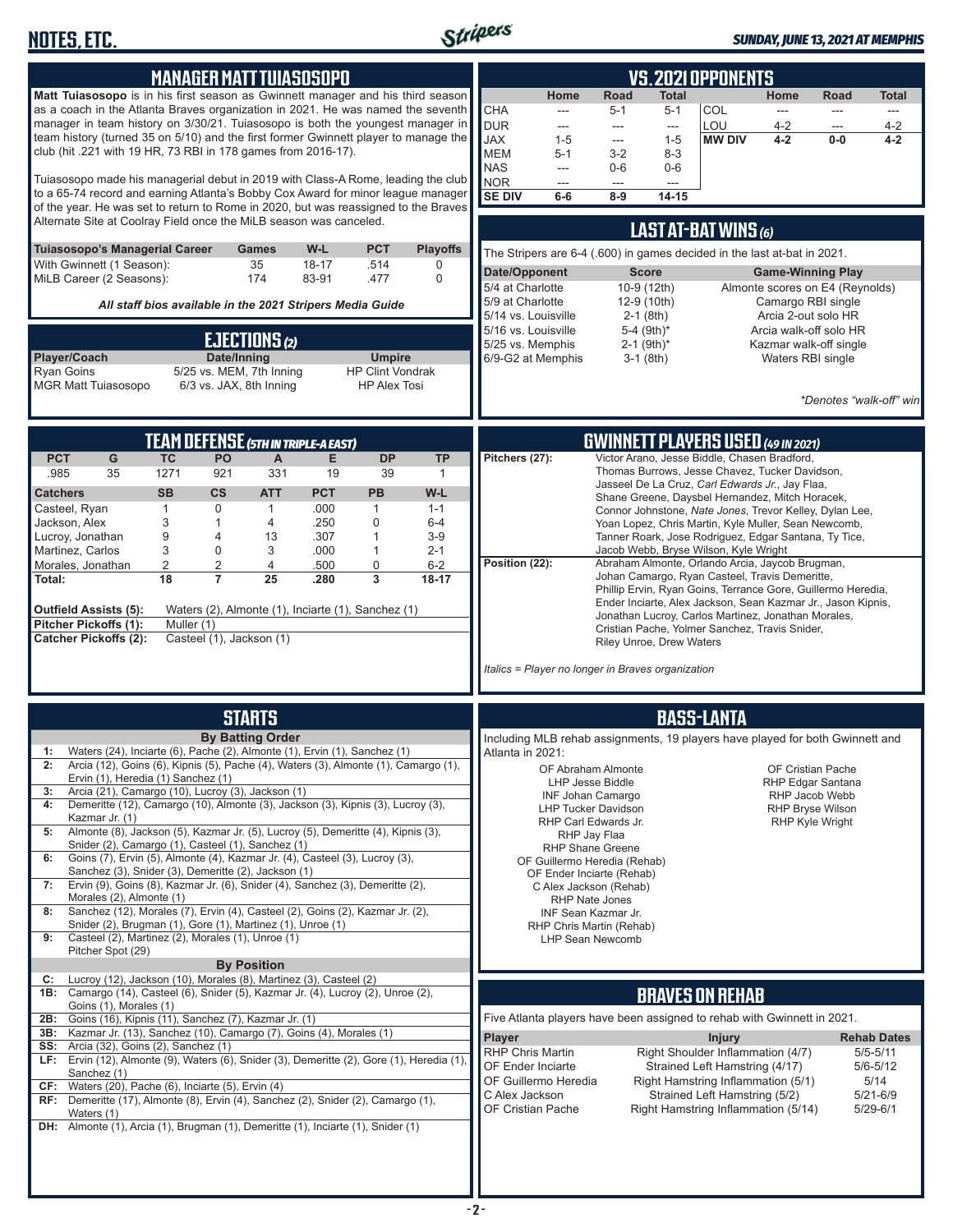# **STARTING PITCHER**



**BIO ON PAGE 63 OF MEDIA GUIDE**

#### *SUNDAY, JUNE 13, 2021 AT MEMPHIS*

# **51****CONNOR JOHNSTONE**

**B/T:** R/R **BORN:** 10/4/94 in San Diego, CA (Age 26) - Resides in Atlanta 6-1 **ACQUIRED:** Braves' 21st round selection in the 2017 June draft out of 195 Wake Forest University (Winston-Salem, NC) **WT:** 195 Wake Forest University (Winston-Salem, NC)

*TODAY'S START:* Johnstone makes his second start in a four-day span in the finale of a six-game set at Memphis ... It is his ninth appearance (7th start) of the season, and 21st career appearance (11th start) with Gwinnett dating back to 2018 (5-4, 5.02 ERA, .260 BAA, 1.23 WHIP) ... All-time in road games, he is 8-4 with a 3.45 ERA, .249 BAA, and 1.20 WHIP in 38 games (12 starts) ... All-time in day games, he is 3-0 with a 3.86 ERA, .248 BAA, and 1.32 WHIP in 12 games (2 starts).

*2021 SEASON:* After beginning the year at the Alternate Training Site in April, was part of Gwinnett's Opening Night roster for the second time in his career (also in 2019) ... Made his season debut in relief on 5/4 at Charlotte, pitching 3.0 scoreless, one-hit innings (0 BB, 1 SO, 27 pitches, 18 strikes) ... Allowed just one hit over 5.0 IP for the win in his first start of the year on 5/8 at Charlotte ... Opened the season with 8.0 scoreless innings (2 H, 0 BB, 6 SO) over his first two outings ... On 6/10 at Memphis, tossed 2.0 innings as the first of six pitchers to combine on a two-hit shutout.

*2021 SPRING TRAINING:* As a non-roster invitee, he went 0-1 with a 4.76 ERA (3 ER in 5.2 IP), .273 BAA, 1.24 WHIP, and one save in six relief appearances.

*2020 SEASON:* Despite being selected as a non-roster invitee to Atlanta Braves Spring Training for the first time in his career, he was not included on the Braves' 60 man player pool in June and did not play.

*CAREER ACCOLADES:* **2018:** In his first full season, went 3-3 with a 3.30 ERA, .238 BAA, 1.20 WHIP, and two saves in 30 games (12 starts) between Advanced-A Florida, Double-A Mississippi, and Triple-A Gwinnett ... Went 2-0 with a 4.50 ERA in five games (4 starts) during his Triple-A debut ... **2019:** Went 7-4 with a 4.24 ERA and one save in 35 games (7 starts) between Mississippi and Gwinnett ... Played for Scottsdale of the Arizona Fall League (2-3, 3.27 ERA in 6 starts).

|                                                                                                          | <b>IOHNSTONE'S OVERALL STATS</b> |         |      |       |    |    |     |      |        |  |  |  |  |
|----------------------------------------------------------------------------------------------------------|----------------------------------|---------|------|-------|----|----|-----|------|--------|--|--|--|--|
| WHIP I<br><b>BAA</b><br><b>SO</b><br>G/GS<br><b>BB</b><br><b>HR</b><br>Year<br><b>ERA</b><br>W-L<br>Team |                                  |         |      |       |    |    |     |      |        |  |  |  |  |
|                                                                                                          | 2021 Gwinnett (AAA)              | $1 - 4$ | 547  | 8/6   |    |    | 19  | .250 | $0.95$ |  |  |  |  |
| MiLB Career:                                                                                             |                                  | $12-12$ | 4.06 | 76/28 | 20 | 55 | 159 | .265 | 1.28   |  |  |  |  |
| MLB Career:                                                                                              |                                  | ი-ი     | $-$  | 0/0   |    |    |     | ---  |        |  |  |  |  |

| JOHNSTONE'S 2021 SPLITS (WITH GWINNETT) |                     |          |                |  |  |  |  |  |  |  |  |
|-----------------------------------------|---------------------|----------|----------------|--|--|--|--|--|--|--|--|
| l Home:                                 | 0-3, 12.60 ERA (3G) | Vs. LHB: | .341 BAA. 2 HR |  |  |  |  |  |  |  |  |
| l Road:                                 | 1-1, 1.10 ERA (5G)  | Vs. RHB: | .182 BAA. 2 HR |  |  |  |  |  |  |  |  |

| <b>JOHNSTONE VS. MEMPHIS</b>                                            |         |      |  |               |     |             |    |  |  |  |  |  |  |
|-------------------------------------------------------------------------|---------|------|--|---------------|-----|-------------|----|--|--|--|--|--|--|
| W-L<br>SO<br><b>ERA</b><br><b>HR</b><br>BB<br><b>GS</b><br>ER<br>G<br>н |         |      |  |               |     |             |    |  |  |  |  |  |  |
| 2021:                                                                   | $0 - 1$ | 7.50 |  |               | 6.0 | $\mathbf b$ |    |  |  |  |  |  |  |
| Career:                                                                 | $0 - 1$ | 7.50 |  | $\mathcal{D}$ | 6.0 | $5^{\circ}$ | G. |  |  |  |  |  |  |

| <b>JOHNSTONE'S HIGHS &amp; LOWS</b> |                              |                                    |  |  |  |  |  |  |  |  |  |
|-------------------------------------|------------------------------|------------------------------------|--|--|--|--|--|--|--|--|--|
|                                     | <b>Season</b>                | Career (MiLB and MLB)              |  |  |  |  |  |  |  |  |  |
| IP:                                 | 5.0 (2x, last: $5/22$ @ NAS) | 7.0 (8/17/18, FLA @ LAK)           |  |  |  |  |  |  |  |  |  |
| Iso:                                | $5(5/8)$ $\omega$ CLT)       | 6 (3x, last: 8/18/19, MIS vs. PNS) |  |  |  |  |  |  |  |  |  |
| BB:                                 | 1 (5/29 vs. MEM)             | 3 (3x, last: 8/18/19, MIS vs. PNS) |  |  |  |  |  |  |  |  |  |
| Iн:                                 | 8 (6/4 vs. JAX)              | 11 (8/13/19, MIS vs. BIR)          |  |  |  |  |  |  |  |  |  |
| <b>IER:</b>                         | 5 (2x, last: 5/29 vs. MEM)   | 6 (8/13/19, MIS vs. BIR)           |  |  |  |  |  |  |  |  |  |
| Low-Hit CG:                         |                              | None                               |  |  |  |  |  |  |  |  |  |
| Low-ER CG:                          |                              | None                               |  |  |  |  |  |  |  |  |  |

| JOHNSTONE AT THE PLATE |         |           |   |   |    |    |           |            |           |           |  |  |  |
|------------------------|---------|-----------|---|---|----|----|-----------|------------|-----------|-----------|--|--|--|
|                        | AVG.    | <b>AB</b> | R | н | 2B | 3B | <b>HR</b> | <b>RBI</b> | <b>BB</b> | <b>SO</b> |  |  |  |
| 12021:                 | .000    |           |   |   |    |    |           |            |           |           |  |  |  |
| MiLB Career:           | .000    | 22        |   |   |    |    |           |            |           | 15        |  |  |  |
| <b>IMLB Career:</b>    | $- - -$ |           |   |   |    |    |           |            |           |           |  |  |  |

| JOHNSTONE'S 2021 STARTS (ALL LEVELS) |               |               |           |   |   |    |           |           |           |       |                           |         |                                                |
|--------------------------------------|---------------|---------------|-----------|---|---|----|-----------|-----------|-----------|-------|---------------------------|---------|------------------------------------------------|
| Team                                 | Date/Opp.     | <b>Result</b> | <b>IP</b> | н | R | ER | <b>HR</b> | <b>BB</b> | <b>SO</b> | NP-S  | Opp. Starter              | Final   | <b>Notes</b>                                   |
| <b>GWN</b>                           | 5/8 at CLT    | $W. 1-0$      | 5.0       |   |   |    |           |           |           | 58-37 | <b>Matt Tomshaw</b>       | W. 7-3  | Faced minimum through 5.0 innings.             |
| GWN                                  | 5/13 vs. LOU  | L. 1-1        | 4.0       |   |   |    |           |           |           | 63-43 | <b>Vladimir Gutierrez</b> | $L.7-8$ | First career Triple-A loss (had been 5-0).     |
| GWN                                  | 5/22 at NAS   | L. 1-2        | 5.0       |   |   |    |           |           |           | 54-38 | Zack Godlev               | L. 2-1  | Both runs scored on Jace Peterson homer.       |
| GWN                                  | 5/29 vs. MEM  | L. 1-3        | 4.0       |   |   |    |           |           |           | 66-45 | <b>Andrew Miller</b>      | $L.8-3$ | Streak of 19.1 IP without a walk ended in 2nd. |
| GWN                                  | $6/4$ vs. JAX | L. 1-4        | 2.0       | 8 |   |    |           |           |           | 39-28 | <b>Braxton Garrett</b>    | L. 5-0  | Shortest start since 7/6/17 (with Danville).   |
| GWN                                  | $6/10$ at MEM | <b>ND</b>     | 2.0       |   |   |    |           |           |           | 27-19 | <b>Thomas Parsons</b>     | W. 11-0 | Combined with 5 pitchers on 2-hit shutout.     |
|                                      |               |               |           |   |   |    |           |           |           |       |                           |         |                                                |

| <b>STRIPERS STARTING PITCHERS</b> |          |            |             |    |                 |                       |                                                                      |  |  |  |  |
|-----------------------------------|----------|------------|-------------|----|-----------------|-----------------------|----------------------------------------------------------------------|--|--|--|--|
| <b>Pitcher</b>                    | W-L      | <b>ERA</b> | <b>GS</b>   | QS | <b>Team W-L</b> | <b>Run Support</b>    | <b>Last Gwinnett Start</b>                                           |  |  |  |  |
| Davidson, Tucker                  | $2 - 1$  | 0.90       |             |    | $2 - 1$         | 5.33 RPG (16 Tot.)    | 5/23 at NAS (L): 6.0 IP, 1 H, 1 R, 1 ER, 1 BB, 9 SO, 1 HR (82p/51s)  |  |  |  |  |
| De La Cruz, Jasseel               | $0 - 2$  | 4.94       |             |    | $2 - 4$         | 2.33 RPG (14 Tot.)    | 6/12 at MEM (L): 3.2 IP, 6 H, 4 R, 4 ER, 4 BB, 3 SO (76p/44s)        |  |  |  |  |
| Johnstone, Connor                 | 1-4      | 6.55       | 6           |    | $2 - 4$         | 2.50 RPG (15 Tot.)    | 6/10 at MEM (ND): 2.0 IP, 0 H, 0 R, 0 BB, 2 SO (27p/19s)             |  |  |  |  |
| Muller, Kyle                      | $2 - 1$  | 4.60       |             |    | $6 - 1$         | 4.71 RPG (33 Tot.)    | 6/9-G2 at MEM (ND): 6.0 IP, 1 H, 1 R, 1 ER, 2 BB, 6 SO (88p/53s)     |  |  |  |  |
| Rodriguez, Jose                   | $0-0$    | 0.00       |             |    | $0 - 1$         | $0.00$ RPG $(0$ Tot.) | 5/20 at NAS (ND): 3.0 IP, 2 H, 0 R, 3 BB, 6 SO (56p/36s)             |  |  |  |  |
| Wilson, Bryse                     | $3-1$    | 5.00       | $\mathbf b$ |    | $4-1$           | 3.80 RPG (19 Tot.)    | 6/9-G1 at MEM (W): 5.0 IP, 7 H, 4 R, 4 ER, 1 BB, 1 SO (79p/51s)      |  |  |  |  |
| Wright, Kyle                      | 1-2      | 4.05       |             |    | $2 - 5$         | 1.57 RPG (11 Tot.)    | 6/11 at MEM (ND): 1.2 IP, 1 H, 1 R, 0 ER, 3 BB, 2 SO, 2 HB (59p/29s) |  |  |  |  |
| Total:                            | $9 - 11$ | 4.32       | 35          | 6  | $18 - 17$       | 3.09 RPG (108 Tot.)   |                                                                      |  |  |  |  |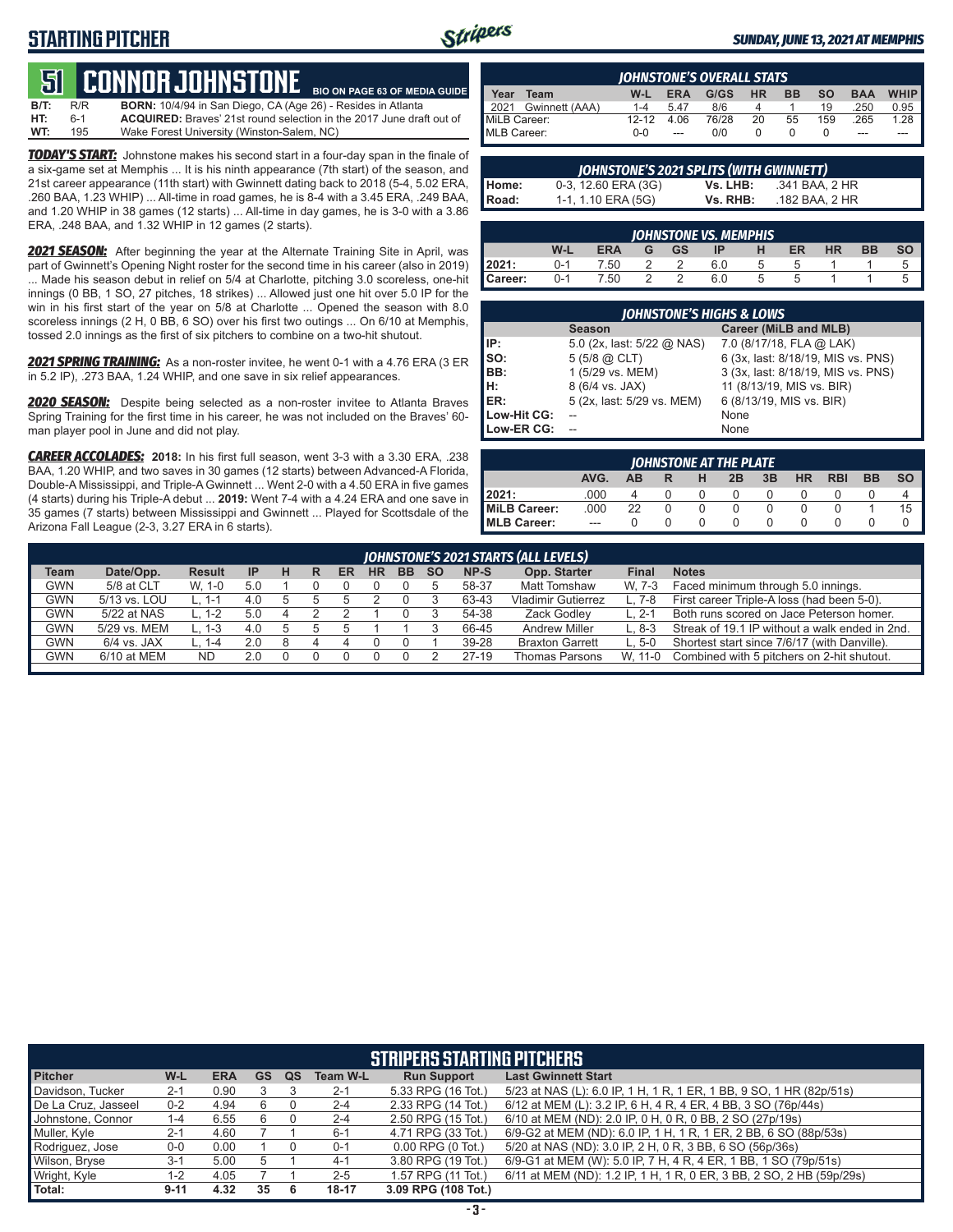# **BULLPEN**



| <b>RELIEF SUMMARY (CURRENT STRIPERS ONLY)</b> |         |            |    |           |            |               |              |                                                                     |                         |  |  |
|-----------------------------------------------|---------|------------|----|-----------|------------|---------------|--------------|---------------------------------------------------------------------|-------------------------|--|--|
| <b>Pitcher</b>                                | W-L     | <b>ERA</b> | G  | <b>GF</b> | <b>HLD</b> | <b>SV/OPP</b> | <b>IR/RS</b> | <b>Last Gwinnett Relief Outing</b>                                  | <b>Scoreless Streak</b> |  |  |
| Arano, Victor                                 | $0 - 1$ | 4.00       | 10 | 4         |            | 1/3           | 0/0          | 6/12 at MEM: 1.0 IP, 3 H, 1 R, 1 ER, 0 BB, 1 SO (17p/15s)           | 0G                      |  |  |
| Biddle, Jesse (L)                             | $0 - 0$ | .93        | .h |           |            | 0/0           | 1/0          | 6/10 at MEM: 1.0 IP, 0 H, 0 R, 0 BB, 1 SO (16p/9s)                  | 3G (2.2 IP)             |  |  |
| Bradford, Chasen                              | $1 - 0$ | 0.59       | 10 |           | 2          | 0/0           | 2/2          | 6/10 at MEM: 2.0 IP, 1 H, 0 R, 0 BB, 1 SO (25p/18s)                 | 9G (15.0 IP)            |  |  |
| Burrows. Thomas (L)                           | $1 - 0$ | 4.15       |    |           |            | 0/0           | 4/0          | 6/11 at MEM (H): 1.2 IP, 1 H, 2 R, 2 ER, 3 BB, 1 SO (30p/15s)       | 0G                      |  |  |
| Chavez, Jesse                                 | $1 - 0$ | 2.65       |    |           |            | 1/2           | 0/0          | 6/12 at MEM: 2.0 IP, 0 H, 0 R, 0 BB, 4 SO (23p/16s)                 | 2G (3.0 IP)             |  |  |
| De La Cruz. Jasseel                           | $0 - 0$ | 5.40       |    |           |            | 0/0           | 0/0          | 5/11 vs. LOU: 1.0 IP, 0 H, 0 R, 0 BB, 1 SO (9p/7s)                  | 1G (1.0 IP)             |  |  |
| Flaa, Jay                                     | $0 - 0$ | 0.00       | ี  |           |            | 0/0           | 0/0          | 6/11 at MEM (H): 1.0 IP, 2 H, 0 R, 0 BB, 1 SO (19p/13s)             | 6G (5.2 IP)             |  |  |
| Johnstone, Connor                             | $0 - 0$ | 0.00       |    |           |            | 0/0           | 5/3          | 5/18 at NAS: 1.1 IP, 0 H, 0 R, 0 BB, 1 SO (14p/11s)                 | 2G (4.1 IP)             |  |  |
| Kelley, Trevor                                | $0 - 1$ | 3.12       | 8  |           |            | 0/1           | 4/1          | 6/11 at MEM (H): 1.0 IP, 0 H, 0 R, 1 BB, 1 SO (14p/7s)              | 1G (1.0 IP)             |  |  |
| Lee, Dylan (L)                                | $1 - 0$ | .93        | 9  |           |            | 0/0           | 2/0          | 6/11 at MEM: 1.1 IP, 1 H, 0 R, 1 BB, 1 SO (37p/26s)                 | 1G (1.1 IP)             |  |  |
| Lopez, Yoan                                   | $1 - 1$ | 3.38       | 5  |           | ٠          | 0/1           | 2/2          | 6/11 at MEM (L): 1.1 IP, 2 H, 1 R, 1 ER, 2 BB, 0 SO, 1 HR (25p/14s) | 0G                      |  |  |
| Roark, Tanner                                 | $1 - 1$ | 4.63       | 5  |           |            | 0/1           | 0/0          | 6/10 at MEM (W): 2.0 IP, 1 H, 0 R, 1 BB, 1 SO (38p/21s)             | 2G (5.0 IP)             |  |  |
| Tice, Ty                                      | $0 - 0$ | 3.86       |    |           |            | 0/0           | 2/0          | 6/12 at MEM: 1.1 IP, 2 H, 1 R, 1 ER, 0 BB, 1 SO, 1 HR (22p/14s)     | 0G                      |  |  |
| Webb, Jacob                                   | $0 - 0$ | 0.00       | 5. | 5         | ۰          | 1/1           | 0/0          | 6/9-G1 at MEM (S): 1.0 IP, 0 H, 0 R, 0 BB, 1 SO (7p/5s)             | 5G (5.0 IP)             |  |  |

|                                                           | <b>STRIPERS PITCHING BREAKDOWN</b> |            |  |         |  |           |           |           |               |  |  |  |  |
|-----------------------------------------------------------|------------------------------------|------------|--|---------|--|-----------|-----------|-----------|---------------|--|--|--|--|
|                                                           | W-L                                | <b>ERA</b> |  | IP R ER |  | <b>HR</b> | <b>BB</b> | <b>SO</b> | <b>BAA</b>    |  |  |  |  |
| <b>Starters:</b> 9-11 4.32 160.1 82 77 20                 |                                    |            |  |         |  |           |           |           | 58  168  .250 |  |  |  |  |
| <b>Relievers:</b>                                         | 9-6 3.13 146.2 57 51 17 49 163 212 |            |  |         |  |           |           |           |               |  |  |  |  |
| <b>Total:</b> 18-17 3.75 307.0 139 128 37 107 331 232     |                                    |            |  |         |  |           |           |           |               |  |  |  |  |
| Saves/Opp: 3/11 (27.3%) Holds: 11 IR/Scored: 25/8 (32.0%) |                                    |            |  |         |  |           |           |           |               |  |  |  |  |

| <b>PITCHING BY MONTH</b>                |       |            |       |    |    |           |    |           |            |  |  |
|-----------------------------------------|-------|------------|-------|----|----|-----------|----|-----------|------------|--|--|
|                                         | W-L   | <b>ERA</b> | IP    | R  | ER | <b>HR</b> | BB | <b>SO</b> | <b>BAA</b> |  |  |
| May:                                    | 14-10 | 3.50       | 211.0 | 90 | 82 | 28        | 65 | 240       | .222       |  |  |
| June:<br>July:<br>August:<br>September: | 4-7   | 4.31       | 96.0  | 49 | 46 | 9         | 42 | 91        | .256       |  |  |

*SCORELESS GAME STREAKS (5-PLUS GAMES)* **Pitcher <b>Length/Dates Stats**<br>Bradford 9G. 5/7-Current 1-0. 0 SV. 15.0 IP. 51 9G, 5/7-Current 1-0, 0 SV, 15.0 IP, 5 H, 3 BB, 12 SO Flaa 6G, 5/13-Current 0-0, 0 SV, 1 HLD, 5.2 IP, 4 H, 3 BB, 9 SO Webb 5G, 5/26-Current 0-0, 1 SV, 5.0 IP, 2 H, 0 BB, 5 SO

## **VICTOR ARANO - RHP - #54**

- **• 2021 with GWN: 5/14 vs. LOU:** Locked down GWN's first save of 2021 (1.0 IP, 1 H). **• 2021 with ATL:** Recalled on 5/8, but did not pitch ... Optioned on 5/10 ... DFA'd and
- outrighted to Gwinnett on 6/6.
- **• Spring Training:** 0-1, 34.71 ERA, .538 BAA, 1 SV in 3G with Atlanta.
- **• 2020:** Was a member of Philadelphia's 60-man player pool, but spent the entire year at the Alternate Site in Lehigh Valley ... DFA'd by the Phillies on 1/18.
- **• 2019:** Limited to just 6G with Triple-A Lehigh Valley (2-0, 0.00 ERA in 3G) and Philadelphia (1-0, 3.86 ERA in 3G) ... Was on injured list from 4/20-end of season (right elbow inflammation).
- **• Acquired:** Claimed off waivers from Philadelphia (1/22/21) ... Originally signed by the Los Angeles Dodgers as a non-drafted free agent (4/4/13).
- **• MLB Career:** 3-2, 2.65 ERA, .224 BAA, 3 SV in 73G with Philadelphia (2017-19).

#### **JESSE BIDDLE - LHP - #48**

- **• 2021 with ATL:** Had his contract selected on 4/17, pitched in 8G with the Braves (0-0, 8.44 ERA, 10 ER in 10.2 IP) ... DFA'd on 5/17, outrighted to Gwinnett on 5/19.
- **• Spring Training:** 0-0, 3.00 ERA, .257 BAA, 2 SV in 9G with Cincinnati ... Released on 3/26 after re-signing as MiLB FA on 12/11/20.
- **• 2020:** Opened the year at Cincinnati's Alternate Training Site ... Contract selected on 8/25 (0-0, 0.00 ERA, 0 ER in 0.2 IP in 1G) ... Placed on 10-day injured list on 8/29 (left shoulder impingement) and missed the remainder of the year.
- **• Acquired:** MiLB FA (4/2/21) ... Originally Philadelphia's 1st-round pick (27th overall) in 2010 out of Germantown Friends High School (Philadelphia, PA).
- **• MLB Career:** 6-2, 5.07 ERA, .261 BAA, 1 SV in 99G with ATL (2018-19, 2021), SEA (2019), TEX (2019), CIN (2020).

#### **CHASEN BRADFORD - RHP - #28**

- **• 2021 with GWN:** Is 1-0 with a 0.00 ERA (0 R in 15.0 IP, 5 H, 3 BB, 12 SO) in last 9G ... His active 15.0-inning scoreless streak is the longest on the team this year.
- **• Spring Training:** Did not pitch in Atlanta's MLB camp.
- **• 2020:** Re-signed by Seattle to an MiLB deal on 1/15, but was not included on the Mariners' 60-man player pool ... Did not play.
- **• 2019:** Split time between Seattle (0-0, 4.86 ERA, 1 SV in 12G) and Triple-A Tacoma (0-0, 6.75 ERA, 1 SV in 5G).
- **• Acquired:** MiLB FA (3/15/21) ... Originally the New York Mets' 35th round pick in 2011 out of the University of Central Florida.
- **• MLB Career:** 7-0, 3.89 ERA, .253 BAA, 1 SV in 86G with NYM, SEA (2017-19).

## **THOMAS BURROWS - LHP - #49**

- **• 2021 with GWN: 5/26 vs. MEM:** Earned his first win (1.0 IP, 0 H, 0 R, 2 SO).
- **• MLB.com Prospect Rankings:** #22 (Braves Top 30).
- **• Spring Training:** 0-1, 6.75 ERA, .222 BAA, 0 SV in 4G with Atlanta.
- **• 2020:** Was an NRI to Spring Training, but not included on 60-man player pool. **• 2019:** Went 2-4 with a 4.42 ERA, .221 BAA, and 7 saves (7-for-9) in 43G between
- Double-A Mississippi and Gwinnett ... Stranded 16 of 17 inherited runners with the Stripers (94.1%) ... Won Atlanta's Bill Lucas Award for community service.
- **• Acquired:** Via trade with Seattle (1/11/17) ... Originally the Mariners' 4th-round pick in 2016 out of the University of Alabama.

## **JESSE CHAVEZ - RHP - #40**

- **• 2021 with GWN: 5/25 vs. MEM:** Earned first win despite a blown save (2.0 IP, 2 H, 1 ER, 1 BB, 4 SO in 2-1 walk-off win) ... **6/9-G2 at MEM:** Recorded his first save, working out of bases-loaded jam in 8th of 3-1 win (1.0 IP, 1 H, 0 R, 1 BB, 1 SO).
- **• Spring Training:** 0-0, 14.54 ERA, .429 BAA, 0 SV in 5G with the Los Angeles Angels ... Released on 3/25.
- **• 2020:** Logged 18G with Texas, going 0-0 with a 6.88 ERA and .303 BAA.
- **• 2019:** In 48G (9 starts) with Texas, went 3-5 with a 4.85 ERA, .267 BAA, and 1 save. **• Acquired:** MiLB FA (4/17/21) ... Originally Texas's 42nd round pick in 2002 out of
- Riverside Community College (Riverside, CA). **• MLB Career:** 41-58, 4.52 ERA, .266 BAA, 8 SV in 481G with PIT, ATL, KC, TOR, OAK, LAD, LAA, TEX, CHC (2008-20) ... Made his lone MLB Postseason appearance with the Cubs in 2018 NL Wild Card Game (1.0 IP, 1 H, 0 R, 0 SO).

## **JAY FLAA - RHP - #45**

- **• 2021 with GWN:** In 2 stints, has 5.2 scoreless IP (4 H, 3 BB, 9 SO) over 6G.
- **• 2021 with ATL:** From 5/23-5/30, went 0-0 with a 27.00 ERA (4 ER in 1.1 IP) in 1G.
- **• 2021 with BAL:** Contract selected by Baltimore on 4/26 and made his MLB debut on 4/27 vs. the NY Yankees (1.1 IP, 2 BB, 1 SO, struck out Aaron Judge) ... Optioned on 4/28, appeared in 1G with Triple-A Norfolk (0-0, 16.20) ... DFA'd on 5/8.
- **• Spring Training:** 0-0, 3.38 ERA, .200 BAA, 0 SV in 3G with Baltimore.
- **• 2020:** Was not on Baltimore's 60-man player pool, did not play.
- **• 2019:** Went 2-5 with a 4.69 ERA, .256 BAA, and 5 SV in 40G (3 starts) between Double-A Bowie and Norfolk (2-3, 5.24 ERA, 4 SV in 29G during Triple-A debut).
- **• Acquired:** Claimed off waivers from Baltimore (5/11/21) ... Originally the Orioles' 6th-round pick in 2015 out of North Dakota State University (Fargo, ND).
	- **• MLB Career:** 0-0, 13.50 ERA, .300 BAA in 2G with Baltimore, Atlanta (2021).

#### **TREVOR KELLEY - RHP - #43**

- **• 2021 with GWN: 5/12-5/23:** Did not allow a run over 3.2 IP in his first 4G.
- **• Spring Training:** Did not pitch in Chicago Cubs' MLB camp ... Released on 4/23.
- **• 2020:** Pitched in 4G with Philadelphia, going 0-0 with a 10.80 ERA ... Outrighted on 8/14 and spent the rest of the season at the Phillies Alternate Site.
- **• 2019:** In 52G with Triple-A Pawtucket, went 5-5 with a 1.79 ERA, .216 BAA, and 12 SV ... Was an International League Midseason and Postseason All-Star and a *Baseball America* Triple-A All-Star ... Led IL in appearances and was T-1st in saves ... Made MLB debut on 7/2 at Toronto and logged 10G with Boston (0-3, 8.64 ERA).
- **• Acquired:** MiLB FA (4/28/21) ... Originally Boston's 36th-round pick in 2015 out of the University of North Carolina at Chapel Hill.
- **• MLB Career:** 0-3, 9.26 ERA, .347 BAA, 0 SV in 14G with BOS (2019), PHI (2020).

## **DYLAN LEE - LHP - #58**

- **• 2021 with GWN: 5/4 at CLT:** Earned the win in his Stripers' debut (2.0 IP, 1 H, 1 R, 0 ER, 0 BB, 3 SO in 10-9 win in 12 innings) ... **6/11 at MEM:** Recorded his first pro hit, a double (1-for-2, R).
- **• Spring Training:** 0-0, 0.00 ERA, 0 SV in 2G with Miami ... Released on 3/29.
- **• 2020:** Was a non-roster invite to Marlins Spring Training, but was not on Miami's 60-man player pool ... Did not play.
- **• 2019:** Logged 45G between Double-A Jacksonville (0-3, 1.91 ERA, .176 BAA, 13 SV in 32G) and Triple-A New Orleans (1-3, 4.71 ERA, .329 BAA, 0 SV in 13G).
- **• Acquired:** MiLB FA (4/15/21) ... Originally Miami's 10th-round pick in 2016 out of Cal State Fresno (Fresno, CA).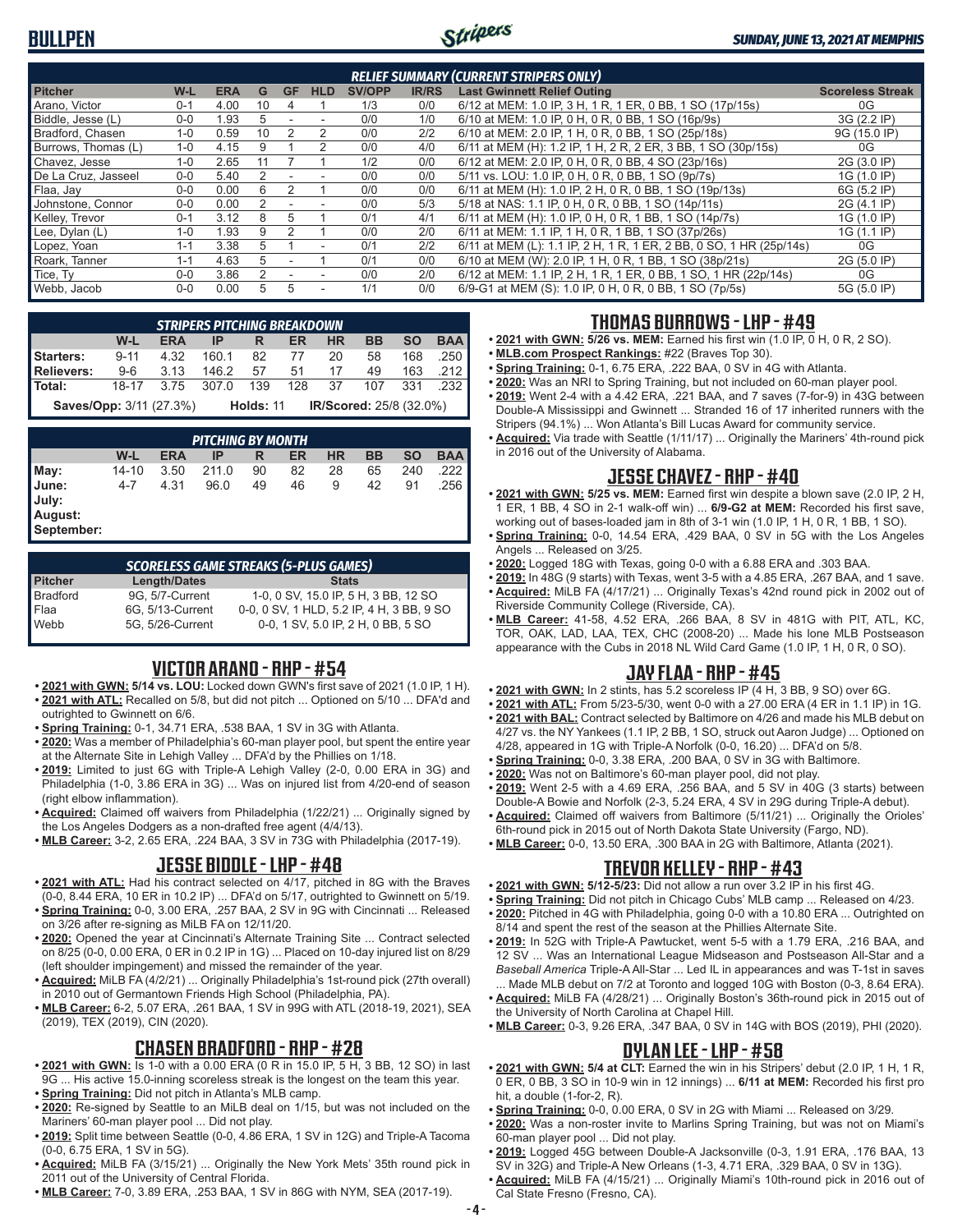# **YOAN LOPEZ - RHP - #55**

- **• 2021 with GWN: 6/9-G2 at MEM:** Earned his first win with the Stripers (1.0 IP, 1 H, 0 R, 0 SO in 3-1 victory in 8 innings).
- **• 2021 with ARI:** Began the season on Arizona's Opening Day roster ... In 2 stints, went 0-0 with a 6.57 ERA (9 ER in 12.1 IP) and 0 SV (0-for-3) in 13G ... DFA'd on 5/20, traded to Atlanta on 5/22 and optioned to Gwinnett.
- **• Spring Training:** 1-0, 4.91 ERA, .214 BAA, 0 SV in 8G with Arizona.
- **• 2020:** In 20G with Arizona, went 0-1 with a 5.95 ERA, .269 BAA, and 2 holds.
- **• 2019:** Set MLB career highs in G (70) and holds (21), going 2-7 with a 3.41 ERA, .232 BAA, and 1 SV (1-for-4) with the D-backs.
- **• Acquired:** Via trade with Arizona in exchange for CF Deivi Estrada (5/22/21) ... Originally signed by the D-backs as a NDFA out of Cuba (1/16/15).
- **• MLB Career:** 2-8, 4.25 ERA, .252 BAA, 1 SV in 113G with Arizona (2018-21)

## **TANNER ROARK - RHP - #57**

- **• 2021 with GWN: 5/23 at NAS:** Struck out 3 over 1.0 IP in his Stripers debut ... **6/10**
- **at MEM:** Tossed 2.0 innings in relief (1 H, 0 R, 1 BB, 1 SO) for first Gwinnett win. **• 2021 with TOR:** Was on Toronto's Opening Day roster, went 0-1 with a 6.43 ERA in
- 3G (1 start) ... Released by the Blue Jays on 5/3.
- **• Spring Training:** 2-1, 8.44 ERA, .295 BAA in 4 starts with Toronto.
- **• 2020:** Made 11 starts with the Blue Jays, going 2-3 with a 6.80 ERA and .309 BAA. **• 2019:** Went 10-10 with a 4.35 ERA and .275 BAA in 31 starts with CIN and OAK.
- **• Acquired:** MiLB FA (5/10/21) ... Originally Texas's 25th-round pick in 2008 out of the University of Illinois at Urbana-Champaign.
- **• MLB Career:** 76-68, 3.85 ERA, .254 BAA, 1 SV in 227G (184 starts) with WSH, CIN, OAK, TOR (2013-21) ... Pitched in 2014 and 2016 Postseasons with Nationals (0-1, 3.86 ERA in 3G, 1 start).

#### **TY TICE - RHP - #53**

- **• 2021 with GWN: 6/10 at MEM:** Threw 1.0 scoreless IP (0 H, 0 BB, 1 SO) in his Stripers debut, combining with 5 pitchers on a 2-hit shutout.
- **• 2021 with TOR:** Recalled from the Alternate Training Site 3 times (4/9, 4/24, 5/22), went 0-0 with a 5.14 ERA (4 ER in 7.0 IP) in 4G during his MLB debut ... Also pitched once for Triple-A Buffalo (0 ER in 1.0 IP) ... DFA'd on 5/30.
- **• Spring Training:** 1-0, 9.00 ERA, .273 BAA, 0 SV in 6G with Toronto.
- **• 2020:** Spent the entire year at the Blue Jays' Alternate Training Site ... Did not reach the Majors ... Had his contract selected by Toronto on 11/20.
- **• 2019:** Between Double-A New Hampshire and Triple-A Buffalo, went 3-4 with a 2.34 ERA, .196 BAA, and 8 saves (8-for-12) in 46 relief appearances.
- **• Acquired:** Via trade from Toronto in exchange for cash (6/4/21) ... Originally the Blue Jays' 16th-round pick in 2017 out of Central Arkansas.
- **• MLB Career:** 0-0, 5.14 ERA, .310 BAA in 4G with Toronto (2021).

## **JACOB WEBB - RHP - #71**

- **• 2021 with GWN:** Has struck out 5 over 5.0 scoreless innings (2 H, 0 BB) in 5G ... **6/9-G1 at MEM:** Tallied first save of the year (1.0 IP, 0 H, 0 R, 1 SO in 5-4 win).
- **• 2021 with ATL:** Recalled 3 times (4/7, 4/10, 6/5) ... In 16G with the Braves, is 1-2 with a 5.63 ERA (10 ER in 16.0 IP) and a .338 BAA.
- **• Spring Training:** 1-0, 2.57 ERA, .222 BAA, 2 HLD in 7G with Atlanta ... Optioned to the Alternate Training Site in Gwinnett on 3/25.
- **• 2020:** Assigned to the Alternate Training Site on 7/19, but missed over a month with a right shoulder strain (placed on 60-day injured list on 7/20) ... Activated on 9/8 and went 0-0 with a 0.00 ERA (0 ER in 10.0 IP) and .200 BAA in 8G ... Made his MLB Postseason debut, going 0-0 with a 9.00 ERA (3 ER in 3.0 IP) in 3G.
- **• 2019:** Made his MLB debut with Atlanta, going 4-0 with a 1.39 ERA (5 ER in 32.1 IP), .205 BAA, 9 holds, and 2 saves (2-for-4) in 36G ... Also logged 10G with Gwinnett (0-1, 6.97 ERA, .225 BAA, 1 SV).
- **• Acquired:** Braves' 18th-round pick in 2014 out of Tabor College (Hillsboro, KS).
- **• MLB Career:** 5-2, 2.31 ERA, .247 BAA, 2 SV in 60G with Atlanta (2019-21).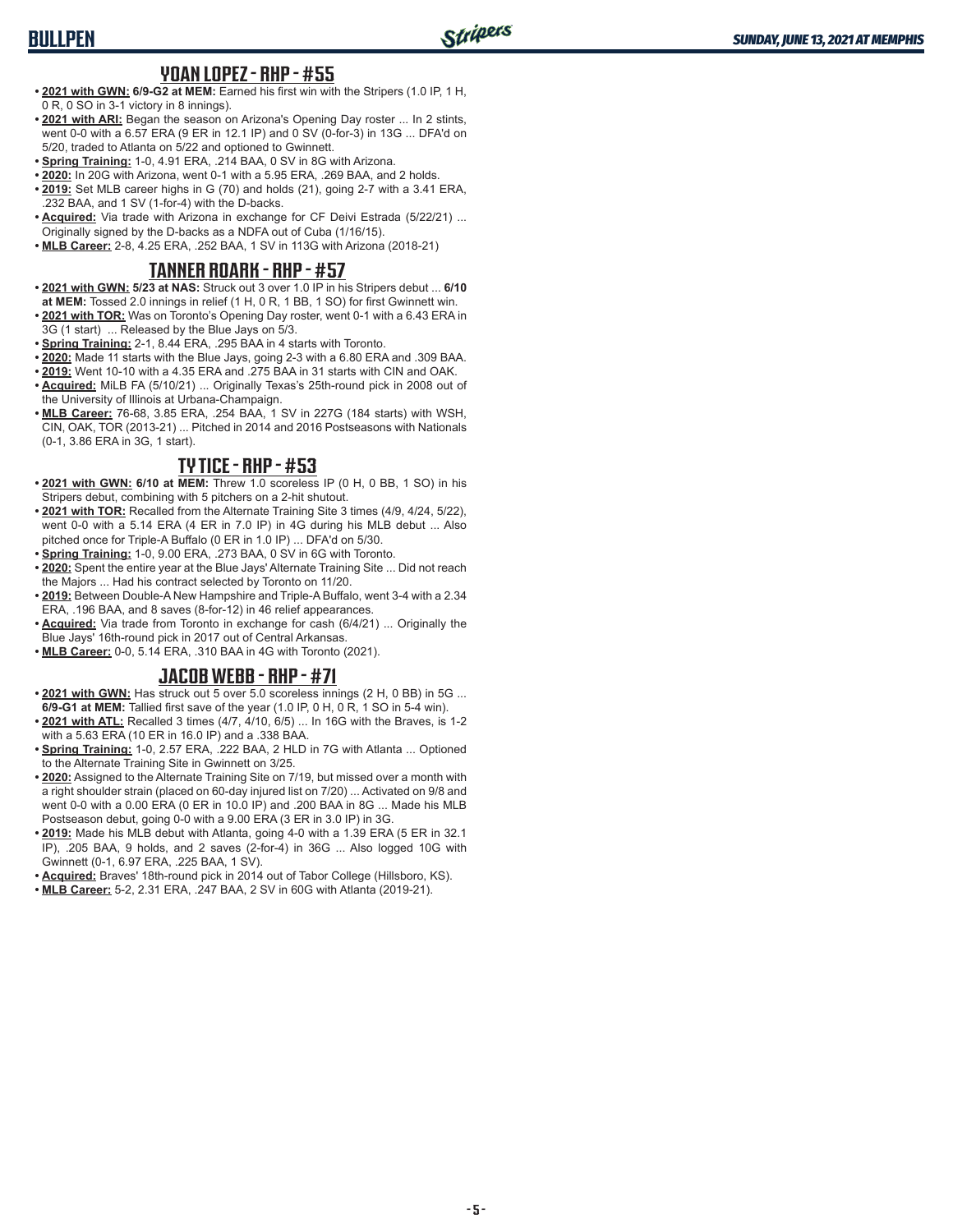#### Stripers **OFFENSE** *SUNDAY, JUNE 13, 2021 AT MEMPHIS TOTAL:* .253, 45 HR, .780 OPS *RISP:* .262, 11 HR, .782 OPS *RUNS/INNING: 1 2 3 4 5 6 7 8 9 X TOT Vs. LHP:* .254, 23 HR, .799 OPS *RISP/2O:* .208, 3 HR, .617 OPS **Stripers:** 32 21 14 15 20 17 24 27 15 8 193 *Vs. RHP:* .251, 22 HR, .765 OPS *LOADED:* .286, 2 HR, .846 OPS **Opponents:** 16 20 15 23 7 16 16 12 6 8 139

|               |                          |                |    |                |                          |                |                | <b>HOME RUNS</b>       |                                                 |                         | <b>MULTI-GAMES</b>       |           |
|---------------|--------------------------|----------------|----|----------------|--------------------------|----------------|----------------|------------------------|-------------------------------------------------|-------------------------|--------------------------|-----------|
| <b>Player</b> | 1 <sub>R</sub>           | 2R             | 3R | <b>GS</b>      | Tot.                     |                |                | Off LH Off RH Team W-L | <b>Last HR with Gwinnett (Regular Season)</b>   | Hit                     | <b>RBI</b>               | <b>HR</b> |
| Almonte       |                          |                |    |                | 3                        |                |                | $3-0$                  | 5/30/21 vs. MEM, 1R (RH Connor Jones)           | 8                       | 5                        |           |
| Arcia         | $\overline{ }$           | $\overline{2}$ |    |                | 9                        | 5              | 4              | $5 - 2$                | 6/11/21 at MEM, 2R (LH Connor Thomas)           | 14                      | 6                        | и         |
| Brugman       |                          |                |    |                |                          |                |                | $0 - 0$                |                                                 |                         |                          |           |
| Camargo       | $\overline{2}$           |                |    |                | 4                        | 4              |                | $2 - 1$                | 6/10/21 at MEM, 2R (RH Thomas Parsons)          | $\overline{7}$          | 3                        | 4         |
| Casteel       |                          | $\overline{2}$ |    |                | $\overline{2}$           |                |                | $1 - 1$                | 6/3/21 vs. JAX, 2R/PH (LH Rob Zastryzny)        |                         |                          |           |
| Demeritte     | 4                        | $\overline{2}$ |    | ٠              | 6                        |                | 2              | $5 - 1$                | 5/30/21 vs. MEM, 1R (LH Bernardo Flores Jr.)    | 7                       | 4                        | ٠         |
| Ervin         | $\overline{\phantom{a}}$ |                |    | ۰              |                          |                |                | $1 - 0$                | 6/2/21 vs. JAX, 3R (LH Shawn Morimando)         | 4                       | $\overline{2}$           |           |
| Goins         |                          |                | ۰  |                |                          |                |                | $1 - 0$                | 5/4/21 at CLT, 1R (LH Kyle Kubat)               |                         | 3                        |           |
| Gore          |                          |                | ۰  | ۰              | $\overline{\phantom{a}}$ |                |                | $0 - 0$                |                                                 |                         | $\overline{\phantom{a}}$ | ٠         |
| Heredia       |                          |                | ۰  | ۰              |                          |                |                | $0 - 0$                | ---                                             |                         | ٠                        |           |
| Inciarte      |                          |                |    |                |                          |                |                | $0 - 0$                |                                                 |                         |                          |           |
| Jackson       | 2                        |                |    |                | 5                        | 4              |                | $3-0$                  | 6/9/21-G1 at MEM, 3R (LH Zack Thompson)         | $\overline{2}$          | 4                        | 1         |
| Kazmar Jr.    | $\overline{2}$           |                |    |                | 4                        |                | 3              | $1 - 3$                | 6/6/21 vs. JAX, 1R (RH Parker Bugg)             | $\overline{2}$          | 3                        |           |
| Kipnis        |                          |                |    |                |                          |                |                | $1 - 0$                | 5/28/21 vs. MEM, 3R (RH Thomas Parsons)         | $\overline{2}$          | $\overline{2}$           |           |
| Lucroy        |                          |                |    |                | $\overline{2}$           |                | $\overline{2}$ | $1 - 1$                | 6/10/21 at MEM, 3R (RH Grant Black)             | 3                       | 3                        |           |
| Martinez      |                          |                |    | ۰              |                          |                |                | $0 - 0$                |                                                 | $\overline{2}$          |                          |           |
| Morales       |                          |                |    | ۰              |                          |                |                | $1 - 0$                | 5/7/21 at CLT, 3R (RH Joe De Carlo)             |                         |                          |           |
| Pache         |                          |                |    |                | $\overline{2}$           |                | и              | $1 - 0$                | 6/10/21 at MEM, 2R (LH Tyler Webb), 2nd of Game | $\overline{2}$          | $\overline{2}$           | 4         |
| Sanchez       |                          |                | ۰  |                |                          |                |                | $0 - 0$                |                                                 | 2                       |                          |           |
| Snider        |                          |                | ۰  | ۰              |                          | ٠              | и              | $1 - 0$                | 5/7/21 at CLT, 1R (RH Felix Paulino)            | $\overline{\mathbf{A}}$ | $\overline{\phantom{a}}$ |           |
| Unroe         |                          |                | ٠  | ٠              | $\overline{\phantom{a}}$ |                |                | $0 - 0$                | 7/19/19 vs. ROC, 1R (RH Drew Hutchison)         |                         | -                        |           |
| Waters        | $\overline{2}$           |                |    |                | 3                        | $\overline{2}$ | 4              | $0 - 2$                | 5/19/21 at NAS, 1R/Leadoff (LH Wade LeBlanc)    | 9                       | $\overline{2}$           | 1         |
| Total:        | 25                       | 11             | 7  | $\overline{2}$ | 45                       |                |                |                        |                                                 |                         |                          |           |

|  | <b>HOME RUN VARIANTS</b> |  |  |
|--|--------------------------|--|--|
|  |                          |  |  |

**Back-to-Back Homers (1x):** Almonte (GS) / Snider, 5/7 at CLT (1st Inning)

**Back-to-Back-to-Back Homers (1x):** Arcia (2R) / Camargo / Demeritte, 5/8 at CLT (6th Inning)

**Pinch Hit Homers (2x):**

Demeritte, 5/12 vs. LOU (7th Inning) Casteel, 6/3 vs. JAX (7th Inning)

**Leadoff (Game) Homers (1x):** Waters, 5/19 at NAS

**Walk-Off Homers (1x):**

Arcia (Solo), 5/16 vs. LOU (9th Inning)

|                |       |    | <b>PINCH HITTERS</b> |                |          |                |            |
|----------------|-------|----|----------------------|----------------|----------|----------------|------------|
| Player         | AVG.  | AB | н                    | 2B             | 3B       | <b>HR</b>      | <b>RBI</b> |
| Almonte        | 1.000 | 1  |                      | 0              | 0        | 0              | 2          |
| Arcia          | ---   | በ  | $\Omega$             | 0              | U        | 0              | $\Omega$   |
| Casteel        | .200  | 15 | 3                    | 1              | 0        | 4              | 4          |
| Demeritte      | .400  | 5  | $\overline{2}$       | 1              | 0        | 4              | ٠          |
| Ervin          | .500  | 3  | 4                    | $\Omega$       | 0        | $\mathbf 0$    | 4          |
| Goins          | .000  |    | $\Omega$             | $\Omega$       | 0        | $\mathbf 0$    | $\Omega$   |
| Gore           | .333  | 3  |                      | 0              | 0        | $\mathbf 0$    | O          |
| Kazmar Jr.     | .000  | 4  | $\Omega$             | 0              | $\Omega$ | $\Omega$       | O          |
| Lucrov         | .000  | 3  | $\Omega$             | 0              | 0        | $\mathbf 0$    | $\Omega$   |
| <b>Morales</b> | .000  |    | $\Omega$             | $\Omega$       | $\Omega$ | $\Omega$       | $\Omega$   |
| Pache          | ---   | 0  | $\Omega$             | 0              | $\Omega$ | $\mathbf 0$    | $\Omega$   |
| Sanchez        | .000  | 4  | $\Omega$             | 0              | 0        | $\mathbf 0$    | $\Omega$   |
| Snider         | .000  | 9  | $\Omega$             | 0              | N        | $\mathbf 0$    | O          |
| Unroe          | .000  | 4  | $\Omega$             | $\Omega$       | O        | $\mathbf 0$    | $\Omega$   |
| Totals:        | .151  | 53 | 8                    | $\overline{2}$ | 0        | $\overline{2}$ | 8          |

| <b>STRIPERS BATTING BY MONTH</b>                |            |    |    |    |           |            |                   |            |            |            |
|-------------------------------------------------|------------|----|----|----|-----------|------------|-------------------|------------|------------|------------|
|                                                 | <b>AVG</b> | G  | 2B | 3B | <b>HR</b> | <b>RBI</b> | <b>SB</b>         | <b>OBP</b> | <b>SLG</b> | <b>OPS</b> |
|                                                 | .254       | 24 | 43 | 2  | 36        | 138        | 24                | .366       | .445       | .811       |
|                                                 | .250       | 11 | 19 |    | 9         | 42         | $12 \overline{ }$ | .328       | .380       | .708       |
| May:<br>June:<br>July:<br>August:<br>September: |            |    |    |    |           |            |                   |            |            |            |

| <b>HITTING STREAKS (10-PLUS GAMES)</b> |                     |                                        |  |  |  |
|----------------------------------------|---------------------|----------------------------------------|--|--|--|
| Player<br>Arcia                        | <b>Length/Dates</b> | <b>Stats</b>                           |  |  |  |
|                                        | 13G (5/4-5/18)      | .393 (22-56), 4 2B, 7 HR, 17 R, 12 RBI |  |  |  |
|                                        |                     |                                        |  |  |  |
|                                        |                     |                                        |  |  |  |

| <b>ON-BASE STREAKS (10-PLUS GAMES)</b> |                |                               |  |  |  |
|----------------------------------------|----------------|-------------------------------|--|--|--|
|                                        | Length/Dates   | <b>Stats</b>                  |  |  |  |
|                                        | 13G (5/4-5/18) | .393 (22-56), 8 BB, .462 OBP  |  |  |  |
| Player<br>Arcia<br>Camargo             | 10G (5/4-5/23) | .333 (12-36), 12 BB, .500 OBP |  |  |  |

#### *BATTER'S BOX (CURRENT STRIPERS ONLY)*

| <b>Player</b>     | <b>Season with GWN</b>             | 6/12 at MEM  | <b>Active Hit Streak</b> | <b>Series at MEM</b>                   |
|-------------------|------------------------------------|--------------|--------------------------|----------------------------------------|
| Arcia, Orlando    | .324, 9 HR, 20 RBI, 4 SB, .964 OPS | $2-4. R$     | 5G (Since 6/9)           | .455 (10-22), 2 2B, HR, 4 R, 2 RBI, SB |
| Camargo, Johan    | .313, 4 HR, 12 RBI, 0 SB, .930 OPS | $2-4, 2B$    | 3G (Since 6/10)          | .474 (9-19), 2B, HR, 3 R, 2 RBI        |
| Casteel, Ryan     | .295, 2 HR, 11 RBI, 0 SB, .890 OPS | $0 - 2$      | -6G                      | $.000(0-9)$                            |
| Ervin, Phillip    | .187, 1 HR, 10 RBI, 7 SB, .594 OPS | 0-3, RBI, BB | -6G                      | $.000(0-13)$ , RBI                     |
| Goins, Ryan       | .250. 1 HR. 11 RBI. 0 SB. .682 OPS | $0 - 4$      | $-1G$                    | .214 (3-14), 2B, RBI                   |
| Gore, Terrance    | .200. 0 HR. 0 RBI. 7 SB. .533 OPS  | 0-2, BB, SB  | -4G                      | $.000(0-2)$ , R, 2 SB                  |
| Kazmar Jr., Sean  | .221, 4 HR, 14 RBI, 1 SB, .732 OPS | $1-4.2B$     | 1G (Since 6/12)          | .200 (2-10), 2 2B, 2 R, RBI, SB        |
| Kipnis, Jason     | .237, 1 HR, 5 RBI, 0 SB, .712 OPS  | $0 - 1$      | -1G                      | .250 (3-12), 2 R, 2 RBI                |
| Lucroy, Jonathan  | .250, 2 HR, 13 RBI, 0 SB, .753 OPS | <b>DNP</b>   | 2G (Since 6/10)          | $.333(3-9)$ , HR, R, 4 RBI             |
| Morales, Jonathan | .098, 1 HR, 5 RBI, 0 SB, .293 OPS  | $0 - 4$      | -5G                      | $.000(0-5)$                            |
| Pache, Cristian   | .333, 2 HR, 6 RBI, 0 SB, 1.068 OPS | PH, 0-0, BB  | -1G                      | .300 (3-10), 2 HR, 3 R, 4 RBI          |
| Sanchez, Yolmer   | .163, 0 HR, 6 RBI, 3 SB, .527 OPS  | $0-3.$ SB    | $-1G$                    | $.200$ (2-10), 3 R, 3 SB               |
| Waters, Drew      | .279. 3 HR. 10 RBI. 8 SB. .789 OPS | <b>DNP</b>   | 4G (Since 6/6)           | .417 (5-12), 2 R, 2 RBI, SB            |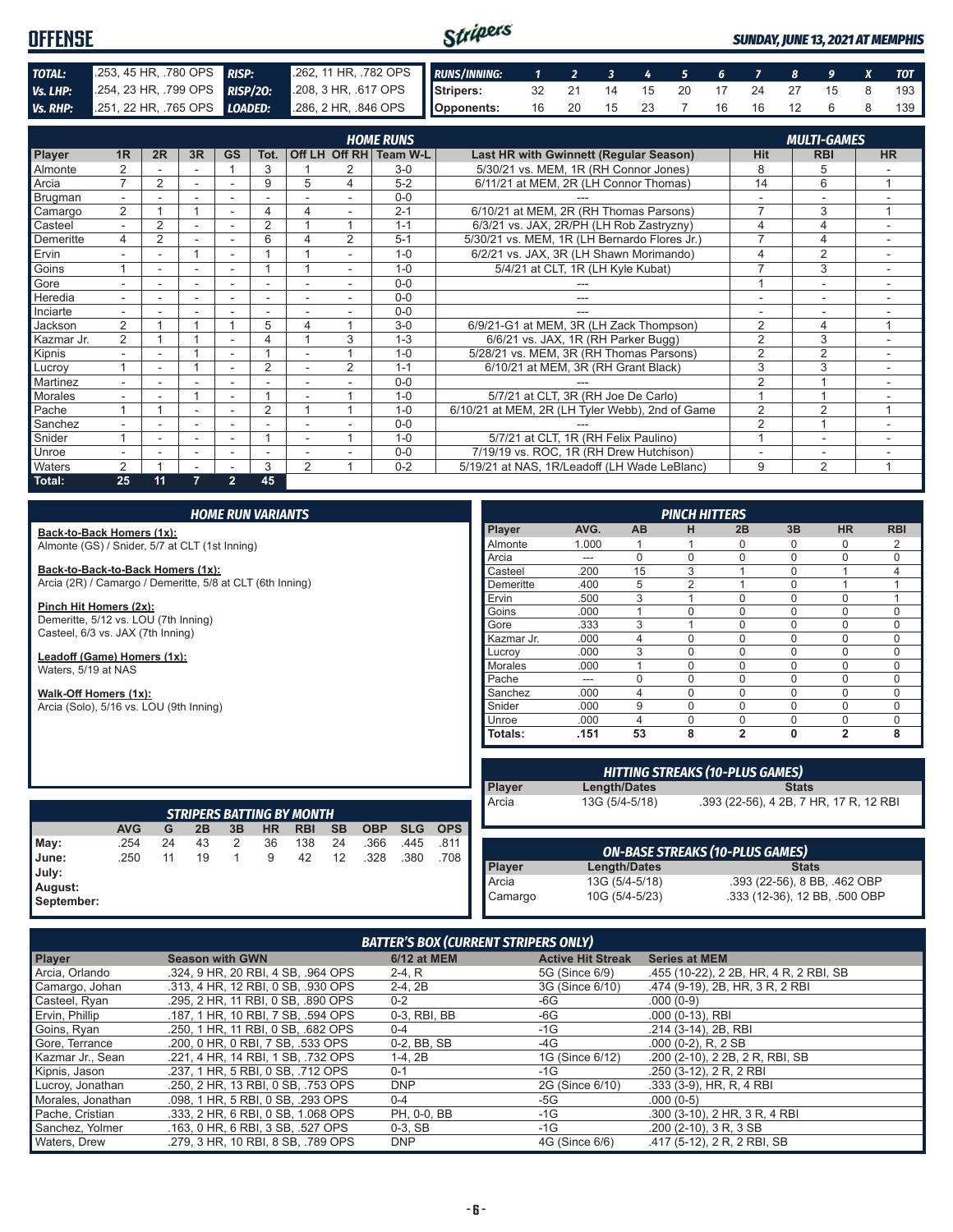### **ORLANDO ARCIA - SS - #13**

- **• Leaderboard:** Entering 6/13, leads Triple-A Baseball in R (32) and H (46) ... Also ranks among Triple-A East top 10 in TB (2nd, 82), HR (T-2nd, 9), XBH (3rd, 18), AVG (3rd, .324), SLG (7th, .577), OPS (7th, .964), and 2B (T-7th, 9).
- **• 2021 with GWN: Has multi-hit efforts in each of his last 3G since 6/10, batting .571 (8-for-14, 2 2B, 1 HR, 4 R, 2 RBI, 1.500 OPS)** ... **5/4-5/18:** Hit safely in each of his first 13G (.393, 7 HR, 17 R, 12 RBI, 2 SB, 1.301 OPS) ... **5/9 at CLT:** Tied GWN's single-game homer record with 3 solo blasts (3-for-4, 4 R, 4 RBI) ... **5/15 vs. LOU:** Launched game-winning solo HR (#6) in 8th ... **5/16 vs. LOU:** Blasted walk-off solo HR (#7) in 9th ... **6/10 at MEM:** Set season high with 4 hits (4-for-5, 2B, 2 R).
- **• 2021 with MIL:** Was on Milwaukee's Opening Day roster and batted .091 (1-for-11, 1 RBI) in 4G before being traded to Atlanta on 4/6 (sent to Alternate Training Site).
- **• Spring Training:** .191, 4 2B, 4 R, 6 RBI, .517 OPS in 19G with Milwaukee. **• 2020:** Spent 59 games with the Brewers, batting .260 (10 2B, 1 3B, 5 HR, 22 R, 20 RBI, 2 SB) ... Played in 2 Postseason games (.143, 1-for-7, 1 HR, 2 RBI).
- **• Acquired:** Via trade with Milwaukee in exchange for RHP Chad Sobotka and RHP Patrick Weigel (4/6/21) ... Originally signed by Milwaukee as a NDFA (10/22/10).
- **• MLB Career:** .244, 69 2B, 7 3B, 42 HR, 180 RBI, 39 SB in 542G with Milwaukee (2016-21) ... Played in the Postseason from 2018-20 (.295, 4 HR, 6 RBI in 13G).

## **JOHAN CAMARGO - INF - #17**

- **• Leaderboard:** Entering 6/13, ranks among Triple-A East top 10 in OBP (3rd, .424) and AVG (6th, .313).
- **• 2021 with GWN: Has multi-hit efforts in each of his last 3G since 6/10, batting .615 (8-for-13, 1 2B, 1 HR, 2 R, 2 RBI, 1.538 OPS)** ... **5/4-5/22:** Hit safely in each of his first 9G (.364, 2 2B, 3 HR, 13 R, 8 RBI) ... **5/8 at CLT:** Notched his first career multi-homer game (2-for-4, 2 HR, 2 RBI) ... **6/5 vs. JAX:** Started 5-4-3 triple play, Gwinnett's first since 5/28/19 at TOL ... **6/10 at MEM:** Homered for first time since 5/8 (2-run, #4) in 4-for-5, 2-RBI effort.
- **• Gwinnett Career:** Has hits in 58 of 77G since 2017, batting .337 (102-for-303, 21 2B, 1 3B, 13 HR, 53 R, 54 RBI, 1 SB, .944 OPS).
- **• 2021 with ATL:** In 5 stints with the Braves, batting .000 (0-for-15, 1 R) in 14G.
- **• Spring Training:** .186, 2 2B, 1 HR, 4 R, 3 RBI in 18G with Atlanta.
- **• 2020:** Made Braves' Opening Day roster and batted .200 (8 2B, 4 HR, 16 R, 9 RBI) in 35G ... Added to the NLCS roster in place of injured Adam Duvall prior to Game 2 and played in 4G (.250, 2-for-8, 1 2B, 1 RBI).
- **• Acquired:** NDFA (7/2/10) out of Panama City, Panama.
- **• MLB Career:** .258, 68 2B, 4 3B, 34 HR, 144 RBI, 2 SB in 360G with Atlanta (2017- 21) ... Played in 2018 and 2020 Postseasons (.087, 1 2B, 1 RBI in 8G).

## **RYAN CASTEEL - 1B/C - #9**

- **• 2021 with GWN: 5/15-5/18:** Had 6 RBI in 3G span, including 5/15 vs. LOU (1-for-2, GW 3-run double, 3 RBI) and 5/16 vs. LOU (1-for-3, HR, 2 RBI) ... **6/2 vs. JAX:** Notched a pinch-hit 2-run double ... **6/3 vs. JAX:** Hit a pinch-hit 2-run HR (#2).
- **• Spring Training:** Did not play in Atlanta's MLB camp.
- **• 2020:** Was not on the Braves' 60-man player pool ... Did not play.
- **• 2019:** Played 118G with Double-A Mississippi, batting .263 (21 2B, 2 3B, 21 HR, 73 RBI, .811 OPS) ... Ranked 2nd in the Southern League in homers and RBI, 3rd in slugging (.477) ... Was his 2nd career 20-homer season (hit 22 in 2013).
- **• Acquired:** MiLB FA (3/14/21) ... Originally Colorado's 17th-round pick in 2010 out of Cleveland State Community College (Cleveland, TN).

#### **PHILLIP ERVIN - OF - #18**

- **• Leaderboard:** Entering 6/13, ranks among Triple-A East top 10 in BB (T-9th, 18). **• 2021 with GWN: 6/2 vs. JAX:** Hit a decisive 3-run HR (#1) and tallied a seasonhigh 4 RBI (1-for-4, R).
- **• Spring Training:** .276, 0 HR, 2 RBI, 1 SB, .647 OPS in 18G with Atlanta ... DFA'd on 3/28, outrighted to the Alternate Training Site on 4/3.
- **• 2020:** Between Cincinnati and Seattle, hit .149 with 3 2B, 4 RBI, 1 SB in 37G ... DFA'd by the Reds (8/28), Mariners (12/16), and Chicago Cubs (2/20/21).
- **• Acquired:** Off waivers from the Chicago Cubs (2/22/21) ... Originally Cincinnati's 1st-round pick (27th overall) in 2013 out of Samford University (Homewood, AL).
- **• MLB Career:** .247, 26 2B, 8 3B, 17 HR, 68 RBI, 15 SB in 237G with CIN, SEA (2017-20) ... Talled 7 of his 8 career triples in 2019 (ranked 7th in NL).

# **RYAN GOINS - INF - #8**

- **• 2021 with GWN: 5/4 at CLT:** Hit Gwinnett's first homer of the season (opposite field, solo) ... **5/12 vs. LOU:** Set season highs for hits (3-for-4) and RBI (3) ... **5/27- 6/9:** Posted a 7G hitting streak (.375, 9-for-24, 2 2B, 3 R, 2 RBI).
- **• Triple-A Career:** Has played for BUF (2013-16), LHV (2018), CLT (2019), and GWN (2021) ... Was teammates with MGR Matt Tuiasosopo in 2014 with the Bisons.
- **• Spring Training:** .391, 2 2B, 0 HR, 5 RBI, 0 SB, .960 OPS in 16G with Atlanta.
- **• 2020:** Played in 14G with the Chicago White Sox, batting .000 (0-for-9, 4 R) ... Spent most of the year at the Alternate Training Site in Schaumburg, IL.
- **• Acquired:** MiLB FA (2/25/21) ... Originally Toronto's 4th-round pick in 2009 out of Dallas Baptist University (Dallas, TX).
- **• MLB Career:** .228, 71 2B, 12 3B, 22 HR, 158 RBI in 555G with TOR, KC, CWS (2013-20) ... Played for TOR in 2015, 2016 Postseason (.146, 1 HR, 5 RBI in 14G).

### **TERRANCE GORE - OF - #5**

- **• 2021 with GWN:** Is 7-for-8 (87.5%) in stolen base attempts over 12G with Gwinnett ... **5/18 at NAS:** Stole 2nd and 3rd base as a pinch runner ... **6/9-G2 at MEM:** Stole 3rd and scored winning run in 8th inning of 3-1 victory.
- **• Spring Training:** Did not play in Atlanta's MLB camp.
- **• 2020:** Logged 2G in his lone season with the Los Angeles Dodgers (0 PA).
- **• Acquired:** MiLB FA (2/18/21) ... Originally Kansas City's 20th-round pick in 2011 out of Gulf Coast Community College (Panama City, FL).
- **• MLB Career:** .224, 2 2B, 1 3B, 0 HR, 1 RBI, 40 SB in 102G with KC, CHC, LAD (2014-20) ... Played in the Postseason with KC (2014-15) and CHC (2018), going 0-for-2 with 3 R, 5 SB ... Won World Series with the Royals in 2015.

# **SEAN KAZMAR JR. - INF - #4**

- **• 2021 with GWN: 5/25 vs. MEM:** Lined a walk-off single in the 9th for a 2-1 win, his first career walk-off RBI with Gwinnett ... **6/6 vs. JAX:** Tied Joey Terdoslavich for 3rd on Gwinnett's career home run list (#41, 1-for-4, 1 RBI).
- **• Gwinnett Career:** Batting .267 (635-for-2378, 131 2B, 12 3B, 41 HR, 290 R, 284 RBI, 24 SB) in 691G over 8 seasons ... Leads Gwinnett in career G, AB, H, TB (913), 2B, R, RBI ... Ranks 2nd in career 3B (12) ... Ranks T-3rd in career HR (41).
- **• 600 Club:** His 635 hits are 4th-most in Richmond/Gwinnett history (Larry Whisenton leads with 657 hits) ... Is one of 5 players in RICH/GWN history with 600 hits.
- **• 2021 with ATL:** Contract selected on 4/17, has spent 2 stints with Atlanta (4/17- 4/23, 5/4-5/7), going 0-for-2 ... Pinch hit on 4/17 at the Chicago Cubs, marking his first MLB appearance in 4,589 days since 9/23/08 with San Diego ... The last player with a bigger gap between MLB appearances was Ralph Winegarner (13 years, 14 days between 6/23/36 with CLE and 7/7/49 with STL).
- **• Spring Training:** .409, 3 HR, 9 RBI, 0 SB, 1.415 OPS in 25G with Atlanta.
- **• 2020:** Was an NRI to Braves Spring Training, but not on 60-man player pool. **• Acquired:** MiLB FA (12/7/20) ... Originally San Diego's 5th-round pick in 2004 out
- of the College of Southern Nevada. **• MLB Career:** .195, 1 2B, 0 3B, 0 HR, 2 RBI in 22G with San Diego (2008) and Atlanta (2021).

#### **JASON KIPNIS - INF - #22**

- **• 2021 with GWN: 5/28 vs. MEM:** Belted a decisive 3-run HR (#1, 2-for-3, 3 RBI).
- **• Spring Training:** .241, 1 2B, 1 HR, 2 R, 3 RBI in 12G with Atlanta ... Released on 3/27, re-signed to MiLB deal on 3/29.
- **• 2020:** In his lone season with the Chicago Cubs, hit .237 (8 2B, 1 3B, 3 HR, 16 RBI, 1 SB) in 44G ... Played in 2G during the Postseason (0-for-3, 1 BB, 1 SO) ... Elected Free Agency on 10/28.
- **• Acquired:** MiLB FA (3/29/21) ... Originally Cleveland's 2nd-round pick in 2009 out of Arizona State University (Tempe, AZ).
- **• MLB Career:** .260, 260 2B, 24 3B, 126 HR, 545 RBI, 136 SB in 1,165G with CLE, CHC (2011-20) ... Was 2-time AL All-Star with the Indians (2013, 2015) ... Hit .192 (3 2B, 1 3B, 4 HR, 9 RBI) in 26G during the Postseason with CLE (2013, 2016-18) and CHC (2020).

## **JONATHAN LUCROY - C - #62**

- **• 2021 with GWN: 5/26 vs. MEM:** Went 2-for-4 with a 3-run double and 4 RBI ... **6/10 at MEM:** Blasted a 3-run homer (#2, 2-for-3, 3 RBI).
- **• 2021 with WSH:** Signed by Washington on 4/6, played 5G (.357, 5-for-14, 1 2B, 2 RBI) ... DFA'd on 4/12, outrighted and elected free agency on 4/14.
- **• Spring Training:** .333, 1 2B, 1 R, .867 OPS in 14G with Chicago White Sox ... Released on 3/30 (had signed a MiLB deal on 2/11).
- **• 2020:** Signed by Boston to a MiLB deal on 2/19 ... Contract selected on 7/17 and played in 1G (7/24 vs. BAL, no AB) ... DFA'd on 7/29, released on 9/15 ... Signed with Philadelphia on 9/15 and joined Alternate Site (no MLB call-up).
- **• Acquired:** MiLB FA (5/17/21) ... Originally Milwaukee's 3rd-round pick in 2007 out of the University of Louisiana-Lafayette.
- **• MLB Career:** .274, 217 2B, 24 3B, 108 HR, 547 RBI, 30 SB in 1,208G with MIL, TEX, COL, OAK, LAA, CHC, BOS, WSH (2010-21) ... 2-time NL All-Star (2014, 2016 with MIL) ... Played in Postseason for MIL (2011), TEX (2016), COL (2017), OAK (2018), batting .235 with 1 HR, 6 RBI in 15G.

## **JONATHAN MORALES - C - #20**

- **• 2021 with GWN: 5/7 at CLT:** Tied his single-game career high with 5 RBI, going 2-for-6 with a 3-run HR (#1) in the 9th.
- **• Spring Training:** .250, 0 HR, 1 RBI, 0 SB, 1.200 OPS in 12G with Atlanta.
- **• 2020:** Spent entire year at Braves Alternate Site in Gwinnett (no MLB debut) ... Played for Caguas of the Puerto Rican Winter League (.394, 3 HR, 9 RBI in 13G), earning PWL Postseason All-Star honors.
- **• 2019:** Hit .240 (13 2B, 2 HR, 27 R, 25 RBI) in 80G between Double-A Mississippi and Gwinnett ... Logged 1 game during the IL Playoffs (0-for-1, BB).
- **• Acquired:** Braves' 25th-round pick in 2015 out of Miami-Dade Community College.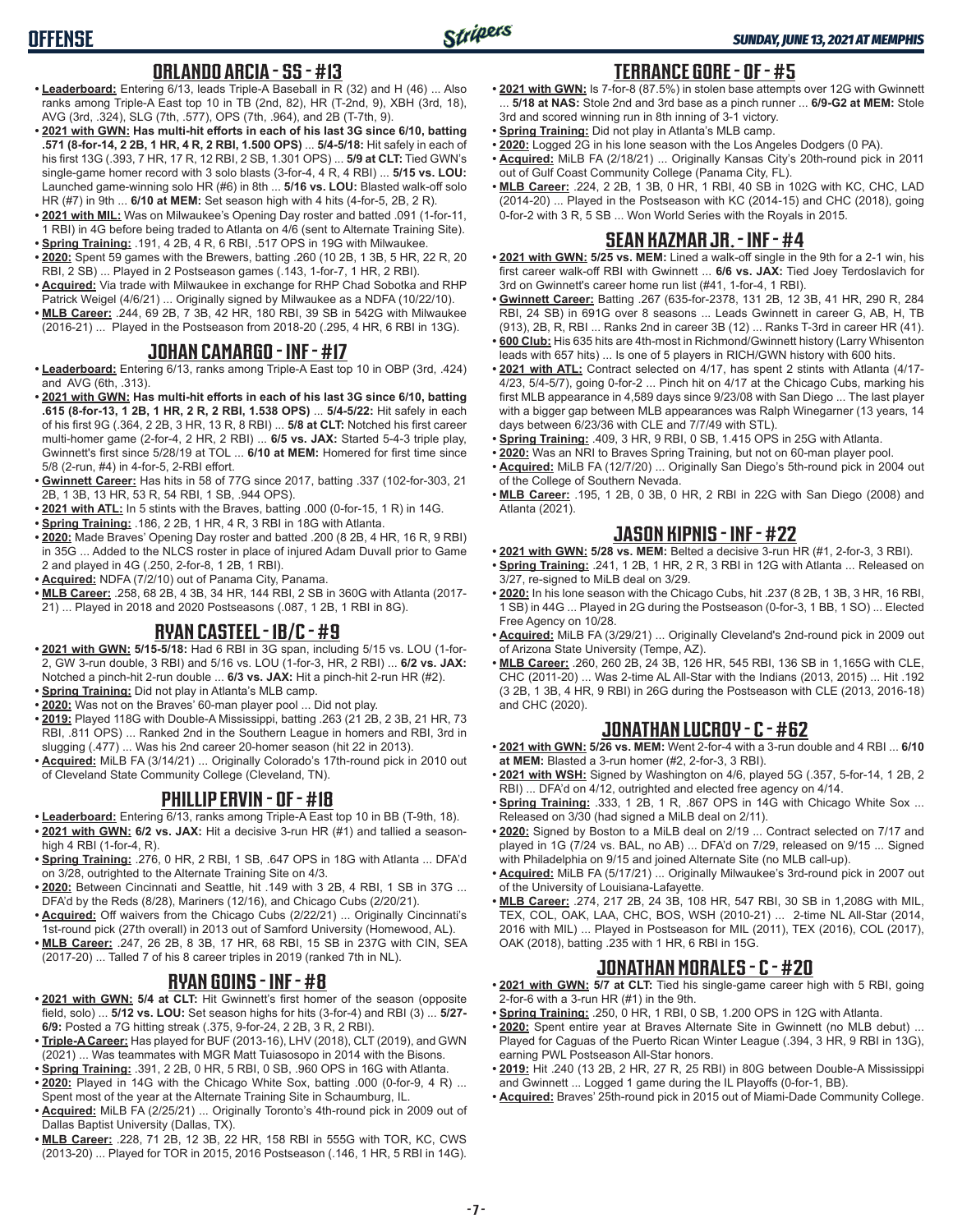#### **CRISTIAN PACHE - OF - #15**

- **• MLB.com Prospect Ranks:** #1 (Braves Top 30), #11 (Top 100).
- **• 2021 with GWN:** Joined Stripers on a rehab assignment from 5/29-6/1, played 1G before being activated and optioned on 6/2 ... **6/5 vs. JAX:** Went 3-for-6 with 2 doubles, including game-tying 2-run double in 9th ... **6/10 at MEM:** Tallied his first career multi-homer game (3-for-5, 2 HR, 3 R, 4 RBI).
- **• 2021 with ATL:** On Atlanta's Opening Day roster for the first time ... Hit .111 (3 2B, 1 HR, 6 R, 4 RBI) in 22G ... Placed on IL twice, on 4/14 and 5/14 ... Was at the Alternate Training Site from 4/24-4/30.
- **• Spring Training:** .184, 2 2B, 1 3B, 4 R, 3 RBI, 2 SB in 17G with Atlanta.
- **• 2020:** Spent most of the year at the Braves Alternate Training Site ... Made his MLB debut on 8/21 vs. Philadelphia (1-for-4) ... Played just 2G during regular season (.250) ... Also made MLB Postseason debut (.182, 1 2B, 1 HR, 4 R, 4 RBI in 12G).
- **• 2019:** Between Mississippi (104G) and Gwinnett (26G), hit .277 (36 2B, 9 3B, 12 HR, 63 R, 61 RBI, 8 SB, .802 OPS) in 130G ... Named a Southern League Postseason All-Star and MLB All-Star Futures Game participant.
- **• Acquired:** NDFA (7/4/15) out of Santo Domingo Centro, D.R.
- **• MLB Career:** .119, 3 2B, 0 3B, 1 HR, 4 RBI, 0 SB in 24G with Atlanta (2020-21).

#### **YOLMER SANCHEZ - INF - #2**

- **• 2021 with GWN: 5/7 at CLT:** Went 3-for-5 with 3 runs, 3 RBI and Gwinnett's first triple of the year ... **6/9-G2 at MEM:** Stole home plate as part of a double-steal with Drew Waters, scored the tying run in 3-1 victory (1-for-2, R, SB).
- **• Spring Training:** .190, 0 XBH, 2 RBI, 1 SB, .451 OPS in 15G with Baltimore ... DFA'd on 3/27, released on 3/30.
- **• 2020:** Played 11G with the Chicago White Sox, batting .313 (3 2B, 1 HR, 1 RBI, 1.164 OPS) ... Made his MLB Postseason debut in the ALWCS (1G, no at-bat).
- **• Acquired:** MiLB FA (3/31/21) ... Originally a NDFA with Chi. White Sox (5/29/09).
- **• MLB Career:** .245, 113 2B, 24 3B, 32 HR, 215 RBI, 30 SB in 657G with the Chicago White Sox (2014-20) ... Won an AL Gold Glove in 2019 (.987 FPCT at 2B).

## **DREW WATERS - OF - #11**

- **• Leaderboard:** Entering 6/13, ranks among Triple-A East top 10 in SB (T-5th, 8).
- **• MLB.com Prospect Ranks:** #2 (Braves Top 30), #28 (Top 100 Prospects). **• 2021 with GWN: Batting .316 (25-for-79, 4 2B, 3 HR, 16 R, 9 RBI, 6 SB, .906 OPS) in last 21G since 5/15** ... **5/18 at NAS:** Recorded his first career multi-HR game (3-for-5, 2 HR, 3 RBI) and became the first GWN player to homer from both sides of the plate since Mel Rojas Jr. (7/7/16 at CLT) ... **5/19 at NAS:** Fell a triple shy of the cycle in his first 4-hit game at Triple-A (4-for-5, 2B, HR, 2 R, 2 RBI, 2 SB)
- ... **6/9-G2 at MEM:** Lined RBI single in 8th (2-for-3, R, RBI) for last-at-bat 3-1 win.
- **• Spring Training:** .500, 1 2B, 0 HR, 2 RBI, 1 SB in 4G with Atlanta.
- **• 2020:** Spent entire year at Braves Alternate Site in Gwinnett (no MLB debut).
- **• 2019:** Hit .309 (40 2B, 9 3B, 7 HR, 80 R, 52 RBI, 16 SB) in 134G with Double-A Mississippi and Gwinnett ... Won Southern League Batting Title (.319, best in MIS history) and Most Valuable Player (1st in MIS history) ... Ranked among MiLB top 5 in doubles (T-3rd, 40) and hits (5th, 163).
- **• Acquired:** Braves' 2nd-round pick in 2017 out of Etowah High School (Woodstock, GA) ... Named Gatorade Georgia Baseball Player of the Year in 2017.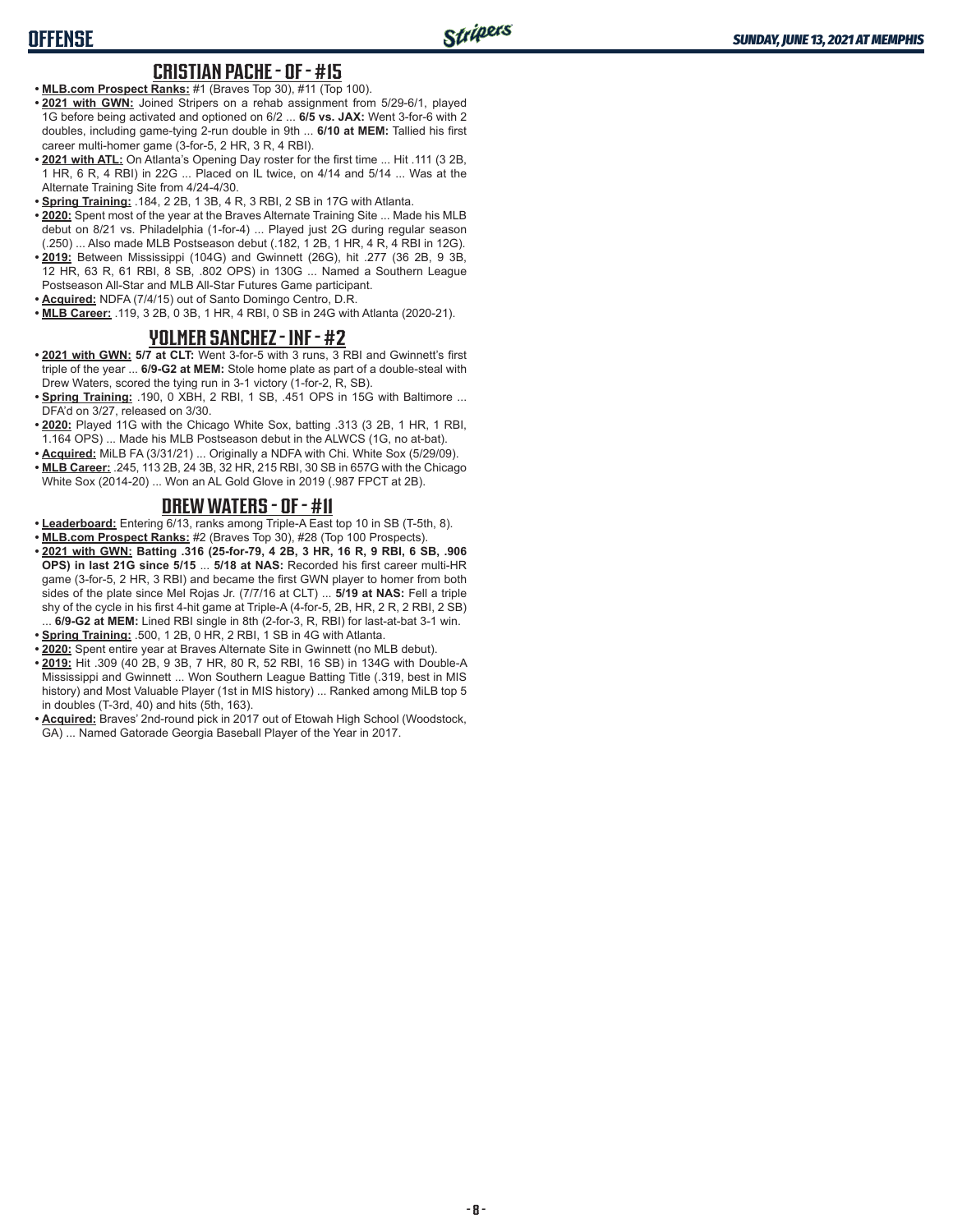# **SEASON SUMMARY**



## **TEAM HIGHS & LOWS**

| <b>OFFENSE:</b>                                                      |  |
|----------------------------------------------------------------------|--|
|                                                                      |  |
|                                                                      |  |
|                                                                      |  |
|                                                                      |  |
|                                                                      |  |
|                                                                      |  |
|                                                                      |  |
|                                                                      |  |
|                                                                      |  |
|                                                                      |  |
|                                                                      |  |
|                                                                      |  |
|                                                                      |  |
|                                                                      |  |
|                                                                      |  |
|                                                                      |  |
|                                                                      |  |
| <b>PITCHING:</b>                                                     |  |
|                                                                      |  |
|                                                                      |  |
| Most Runs Allowed, Inning4 (8x, last: 2nd Inning, 6/9-G1 at Memphis) |  |
|                                                                      |  |
|                                                                      |  |
|                                                                      |  |
|                                                                      |  |
| Most Home Runs Allowed, Game  3 (3x, last: 6/5 vs. Jacksonville)     |  |

Most Hit Batsmen, Game ..........................................................3 (6/11 at Memphis) Most Wild Pitches, Game ............................................ 3 (3x, last: 5/21 at Nashville)

Most Double Plays Turned, Game .............................3 (2x, last: 5/29 vs. Memphis) Most Triple Plays Turned, Game .......................................... 1 (6/5 vs. Jacksonville) Most Errors, Game ..................................................................3 (5/15 vs. Louisville) Most Stolen Bases Allowed, Game .........................2 (3x, last: 6/6 vs. Jacksonville) Most Caught Stealing, Game ...................................... 1 (7x, last: 6/11 at Memphis)

**TEAM MISCELLANEOUS** Largest Margin of Victory........................................ 18 Runs (5/7 at Charlotte, 19-1) Largest Margin of Defeat.............................5 Runs (3x, last: 6/12 at Memphis, 1-6) Largest Comeback Win ....................4 Runs (2x, last: 6/9-G1 at Memphis, 0-4, 5-4) Largest Blown Lead (Loss) ................................3 Runs (5/18 at Nashville, 3-0, 8-9) Longest Game, Innings .............................................................12 (5/4 at Charlotte) Longest Game, Time ..............................................................4:26 (5/4 at Charlotte) Longest 9.0-Inning Game, Time ...........................................3:41 (6/11 at Memphis) Shortest 9.0-Inning Game, Time ..........................................2:09 (5/22 at Nashville) Largest Home Attendance ................................................ 3,969 (5/29 vs. Memphis) Largest Road Attendance .................................................10,716 (5/22 at Nashville) Longest Total Delay..............................................................1:15 (6/11 at Memphis) Long Multi-Game Scoring Drought .........................................18 Innings (5/22-5/25) Long Multi-Game Scoreless Streak ..........................................16 Innings (6/9-6/11)

#### **INDIVIDUAL HIGHS & LOWS**

| Hits …………………………………………………………………………4 (4x, last: Arcia/Camargo, 6/10 at Memphis) |
|-------------------------------------------------------------------------------|
|                                                                               |
|                                                                               |
|                                                                               |
|                                                                               |
|                                                                               |
|                                                                               |
|                                                                               |
|                                                                               |
|                                                                               |
|                                                                               |
|                                                                               |
|                                                                               |
|                                                                               |

#### **PITCHING (GAME):**

#### **DEFENSE (GAME):**

#### **STREAKS**

| OFFENSIVE (LONGEST IN 2021 ONLY): |  |  |  |
|-----------------------------------|--|--|--|
|-----------------------------------|--|--|--|

#### **PITCHING (LONGEST IN 2021 ONLY):**

### **LAST TIME IT HAPPENED (GWINNETT REGULAR-SEASON HISTORY)**

#### **INDIVIDUAL OFFENSE:**

**DEFENSE:**

|                             | Homers, Both Sides of Plate  Drew Waters (5/18/21 at Nashville)            |
|-----------------------------|----------------------------------------------------------------------------|
|                             |                                                                            |
|                             |                                                                            |
|                             | Back-to-Back-to-Back Homers  Arcia/Camargo/Demeritte (5/8/21 at Charlotte) |
|                             |                                                                            |
|                             |                                                                            |
|                             |                                                                            |
|                             |                                                                            |
|                             |                                                                            |
|                             |                                                                            |
|                             |                                                                            |
|                             |                                                                            |
|                             |                                                                            |
|                             |                                                                            |
|                             |                                                                            |
| <b>INDIVIDUAL PITCHING:</b> |                                                                            |
|                             |                                                                            |

| 9.0-Inning No-Hitter (Solo)Todd Redmond (5/28/10 at Louisville)                |  |
|--------------------------------------------------------------------------------|--|
| 9.0-Inning No-Hitter (Comb.) Wooten/Marksberry/Ramirez (6/30/16 at Louisville) |  |
|                                                                                |  |
|                                                                                |  |
| 21 Consecutive Saves Converted Jairo Asencio (9/6/09-8/8/11)                   |  |
| 25.0-Inning Scoreless Streak Stephen Marek, 25.1 IP (6/6/10-8/2/10)            |  |
|                                                                                |  |

#### **- 9 -**

| <b>TEAM OFFENSE:</b> |  |
|----------------------|--|
|                      |  |
|                      |  |
|                      |  |
|                      |  |
|                      |  |
|                      |  |
|                      |  |
|                      |  |
|                      |  |
|                      |  |
|                      |  |
|                      |  |
|                      |  |
|                      |  |

#### **TEAM PITCHING:**

#### **TEAM DEFENSE:**

| Turn a Triple Play 6/5/21 vs. Jacksonville (Camargo-Kipnis-Snider) |  |
|--------------------------------------------------------------------|--|
|                                                                    |  |

# **TEAM MISCELLANEOUS:**